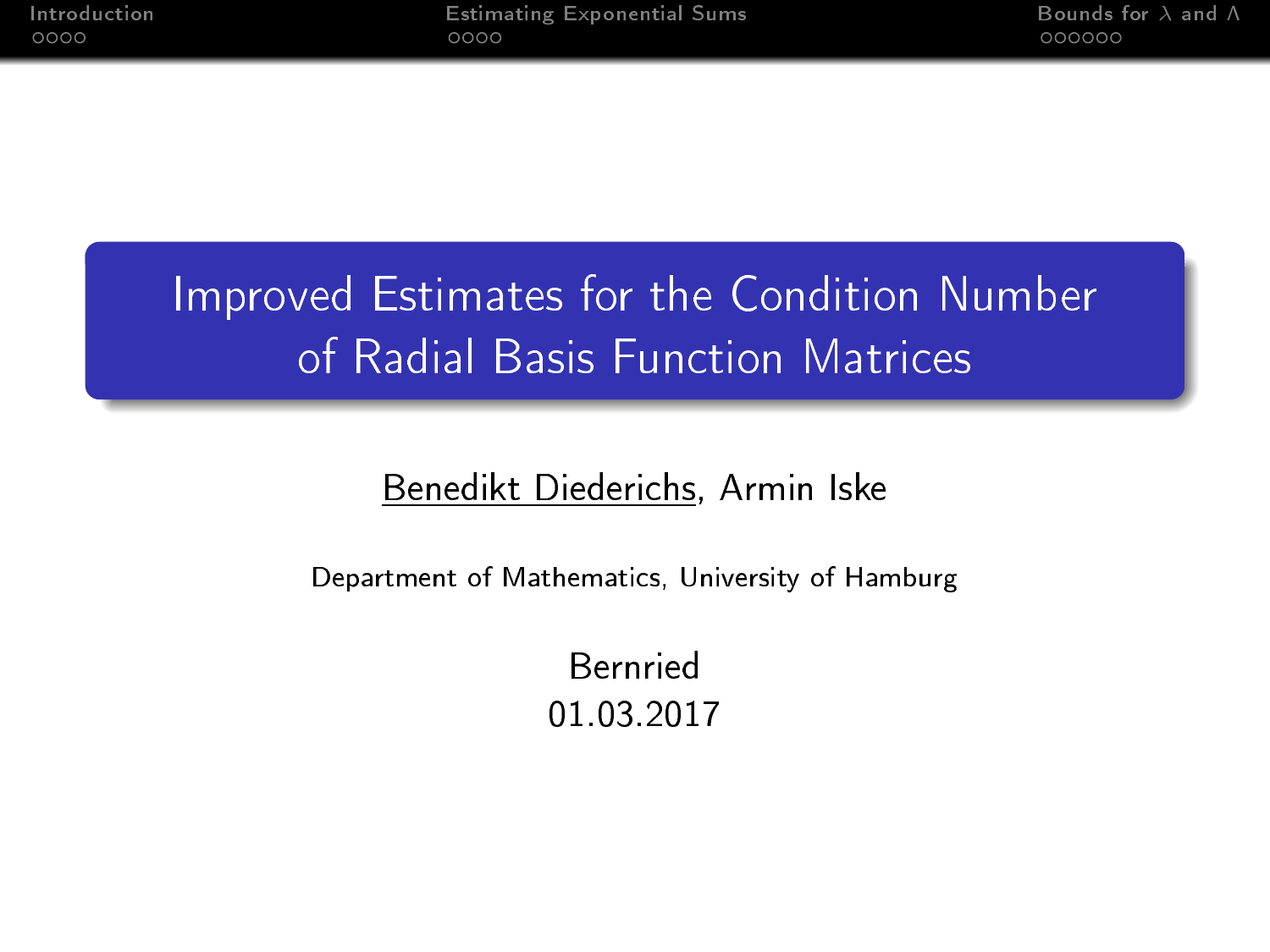### **Outline**





#### 2 [Estimating Exponential Sums](#page-10-0)

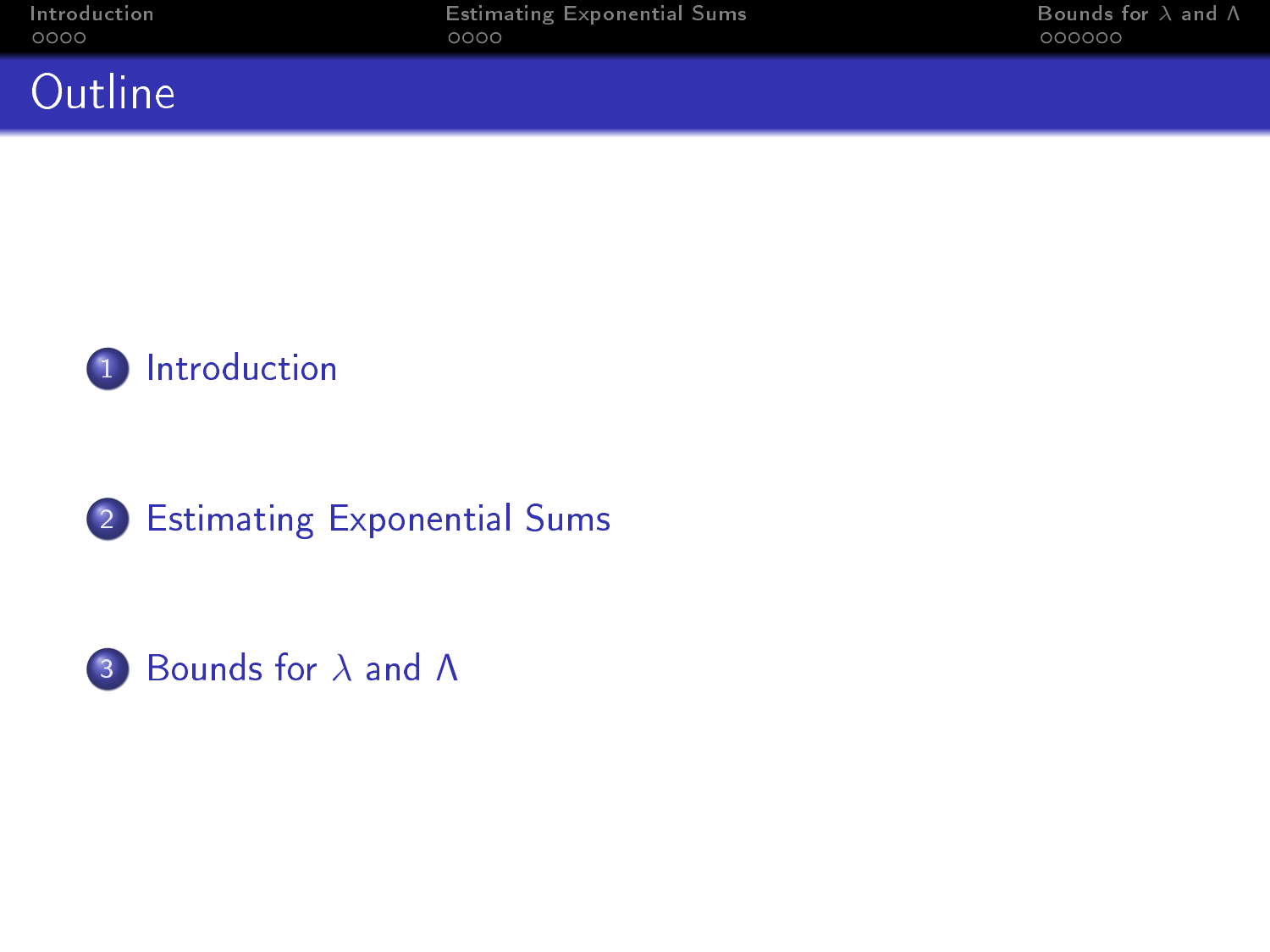#### <span id="page-2-0"></span>Interpolation Matrix I

#### Let

$$
\Phi:\mathbb{R}^d\to\mathbb{R}
$$

be a positive definite function and

$$
(x_j, y_j)_{j=1,\dots,N} \in \mathbb{R}^d \times \mathbb{R}
$$
  $x_j$  pairwise distinct.

Wishing to interpolate  $(\mathsf{x}_j,y_j)$ , i.e. finding  $c_j \in \mathbb{R}$  with

$$
f(\mathbf{x}_k) = \sum_{j=1}^N c_j \Phi(\mathbf{x}_k - \mathbf{x}_j) = y_k
$$

we have to solve a linear system.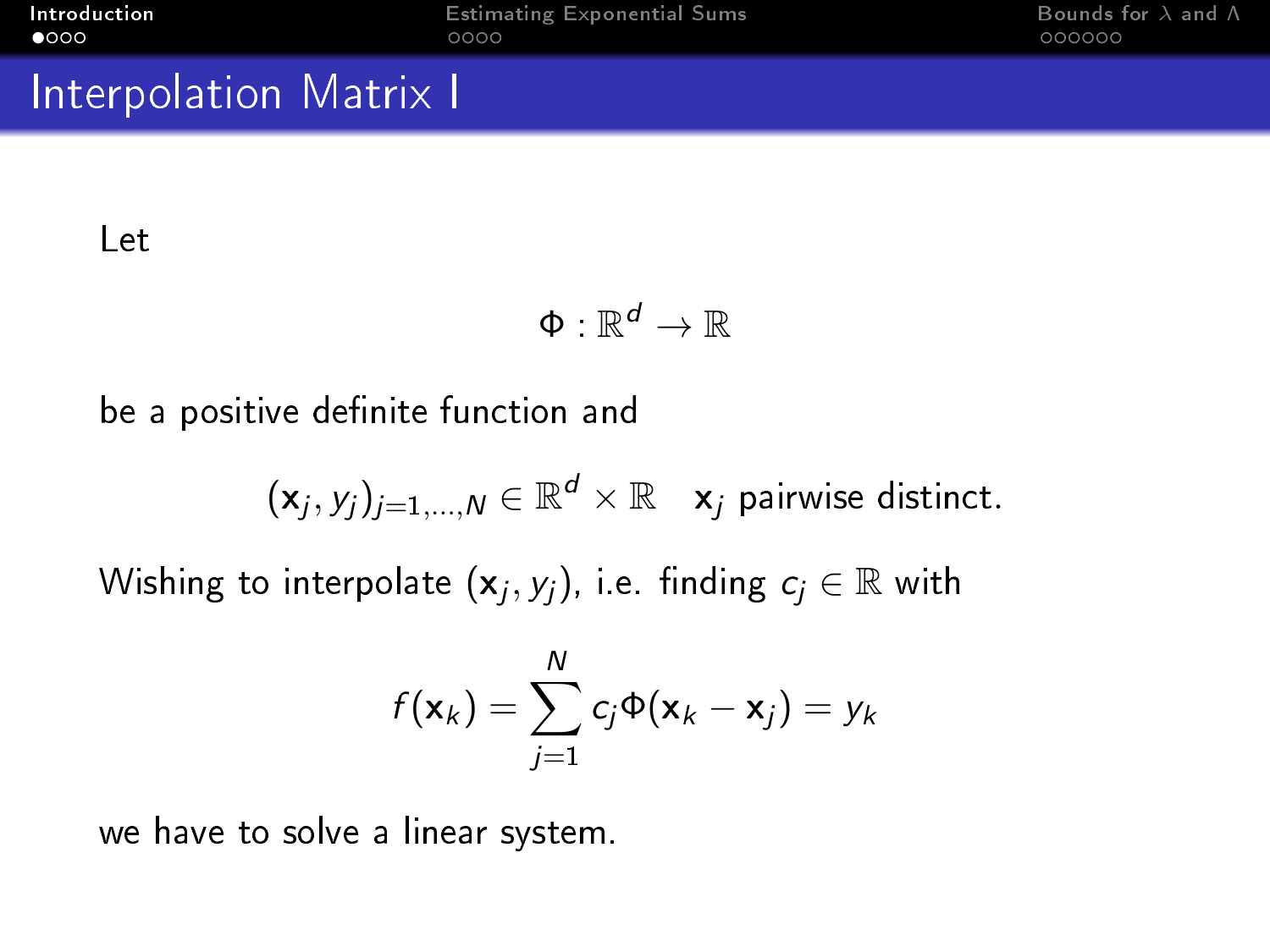#### Interpolation Matrix II

Namely this one:

$$
Ac = \begin{pmatrix} \Phi(x_1 - x_1) & \dots & \Phi(x_1 - x_N) \\ \vdots & \vdots & \vdots \\ \Phi(x_N - x_1) & \dots & \Phi(x_N - x_N) \end{pmatrix} \begin{pmatrix} c_1 \\ \vdots \\ c_N \end{pmatrix} = \begin{pmatrix} y_1 \\ y_N \end{pmatrix}
$$

For this purpose, the condition number of A is of some interest.

$$
\kappa = \kappa(\mathbf{A}) = \frac{\lambda_{\max}(\mathbf{A})}{\lambda_{\min}(\mathbf{A})} = \frac{\Lambda}{\lambda}.
$$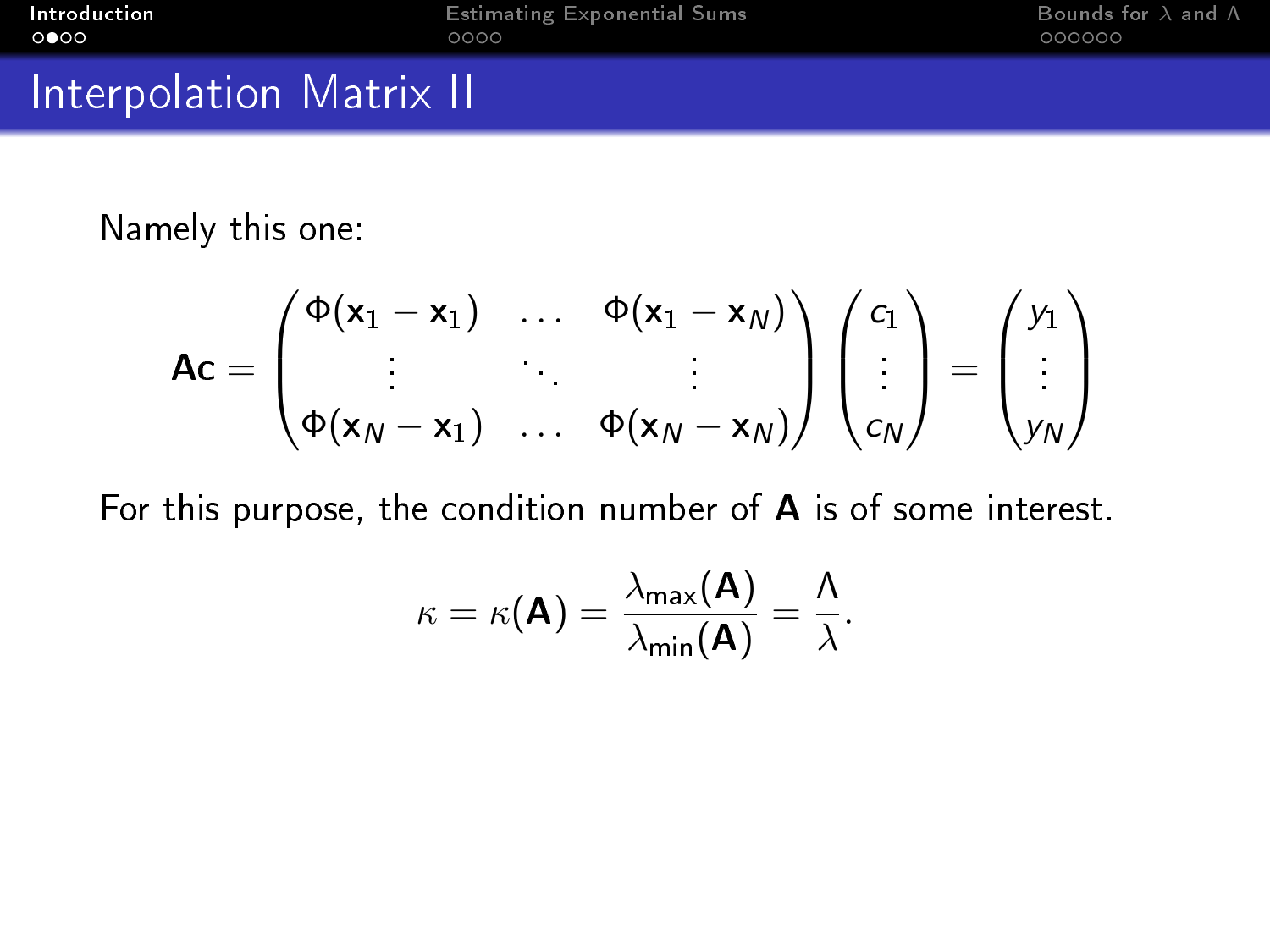#### Interpolation Matrix II

Namely this one:

$$
Ac = \begin{pmatrix} \Phi(x_1 - x_1) & \dots & \Phi(x_1 - x_N) \\ \vdots & \vdots & \vdots \\ \Phi(x_N - x_1) & \dots & \Phi(x_N - x_N) \end{pmatrix} \begin{pmatrix} c_1 \\ \vdots \\ c_N \end{pmatrix} = \begin{pmatrix} y_1 \\ y_N \end{pmatrix}
$$

For this purpose, the condition number of A is of some interest.

$$
\kappa = \kappa(\mathbf{A}) = \frac{\lambda_{\max}(\mathbf{A})}{\lambda_{\min}(\mathbf{A})} = \frac{\Lambda}{\lambda}.
$$

To avoid technical details, we will focus in this talk on

$$
\Phi(\mathbf{x})=e^{-\beta\|\mathbf{x}\|_2^2}.
$$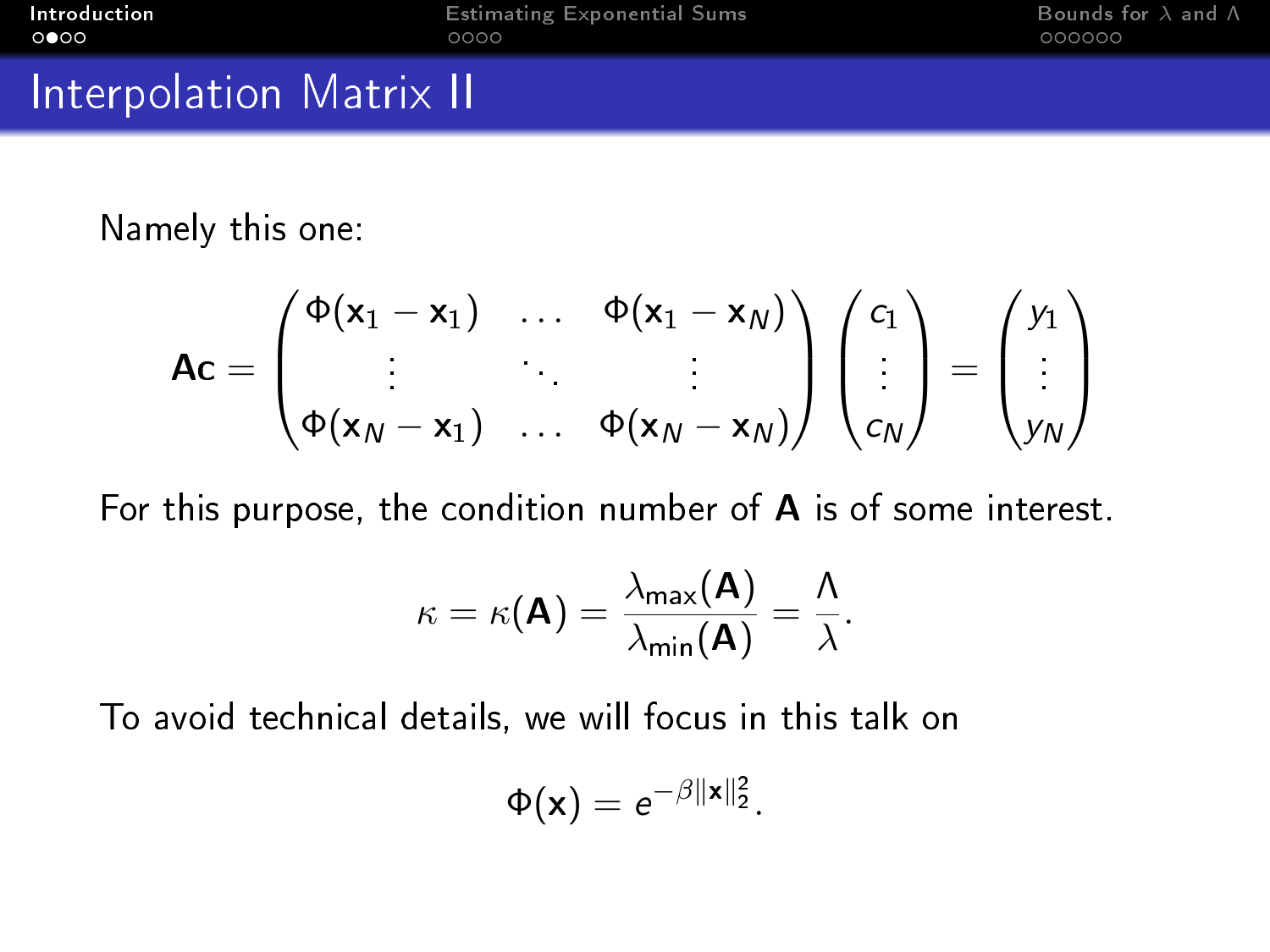Smallest eigenvalue: Narcowich and Ward, Schaback proved an estimate like:

Bound on  $\lambda$  (Narcowich, Ward 92) Let  $q = 1/2$  min $_{i \neq k} ||\mathbf{x}_i - \mathbf{x}_k||_2$ . Then  $\lambda \gtrsim_d M^d \inf_{\|\mathbf{x}\|_2 \leq 2M} \hat{\Phi}(\mathbf{x})$ for  $M \geq 6.38d/q$ .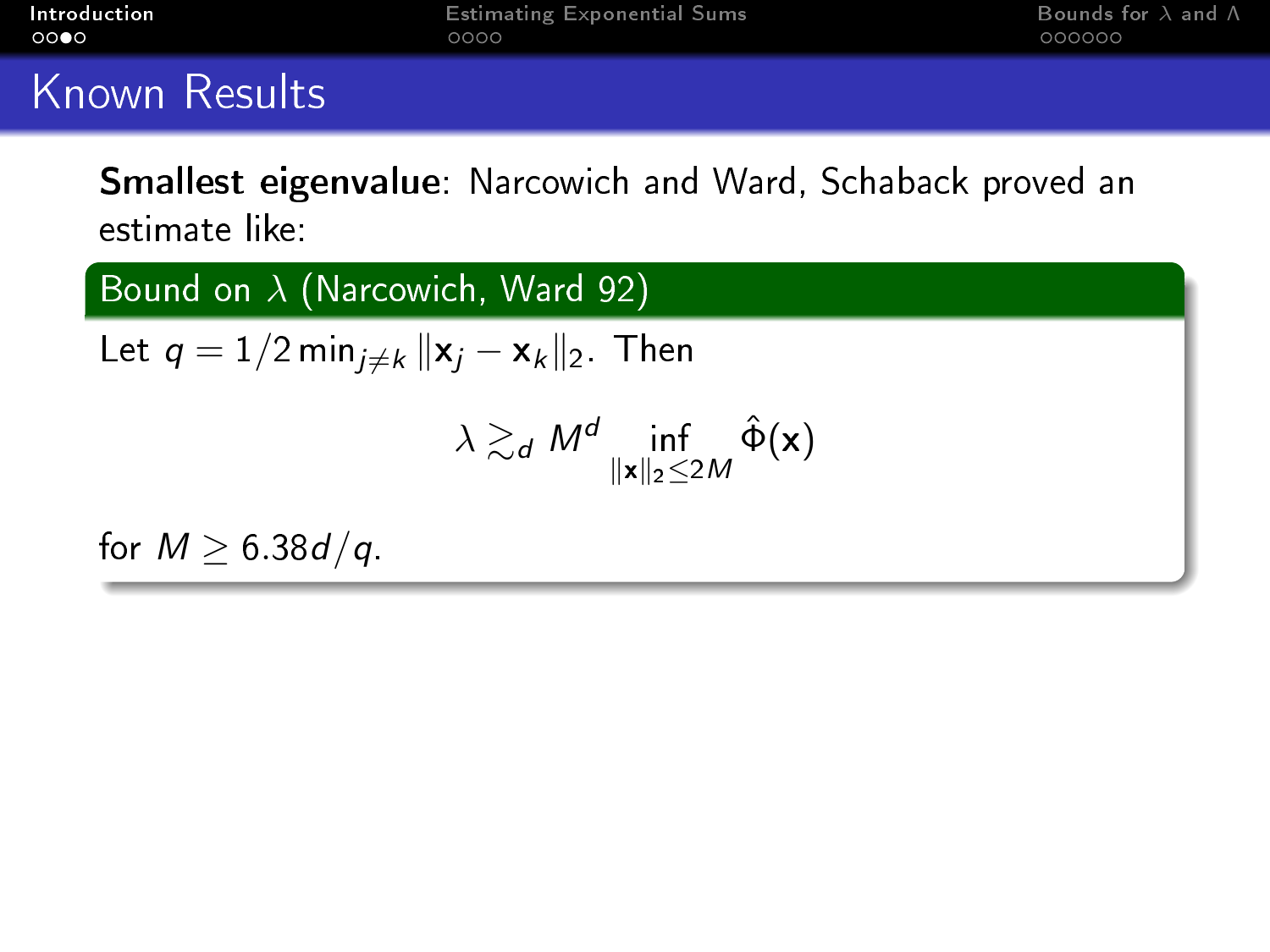Smallest eigenvalue: Narcowich and Ward, Schaback proved an estimate like:

Bound on  $\lambda$  (Narcowich, Ward 92) Let  $q = 1/2$  min $_{i \neq k} ||\mathbf{x}_i - \mathbf{x}_k||_2$ . Then  $\lambda \gtrsim_d M^d \inf_{\|\mathbf{x}\|_2 \leq 2M} \hat{\Phi}(\mathbf{x})$ for  $M \geq 6.38d/q$ .

Note that the lower bound is uniform over the family of  $q$ -separated point sets  $X$ :

$$
\inf_{X \text{ } q\text{-separated}} \lambda(A_X) \gtrsim_d M^d \inf_{\|x\|_2 \leq 2M} \hat{\Phi}(x).
$$

In particular, it is independent of  $|X|$ .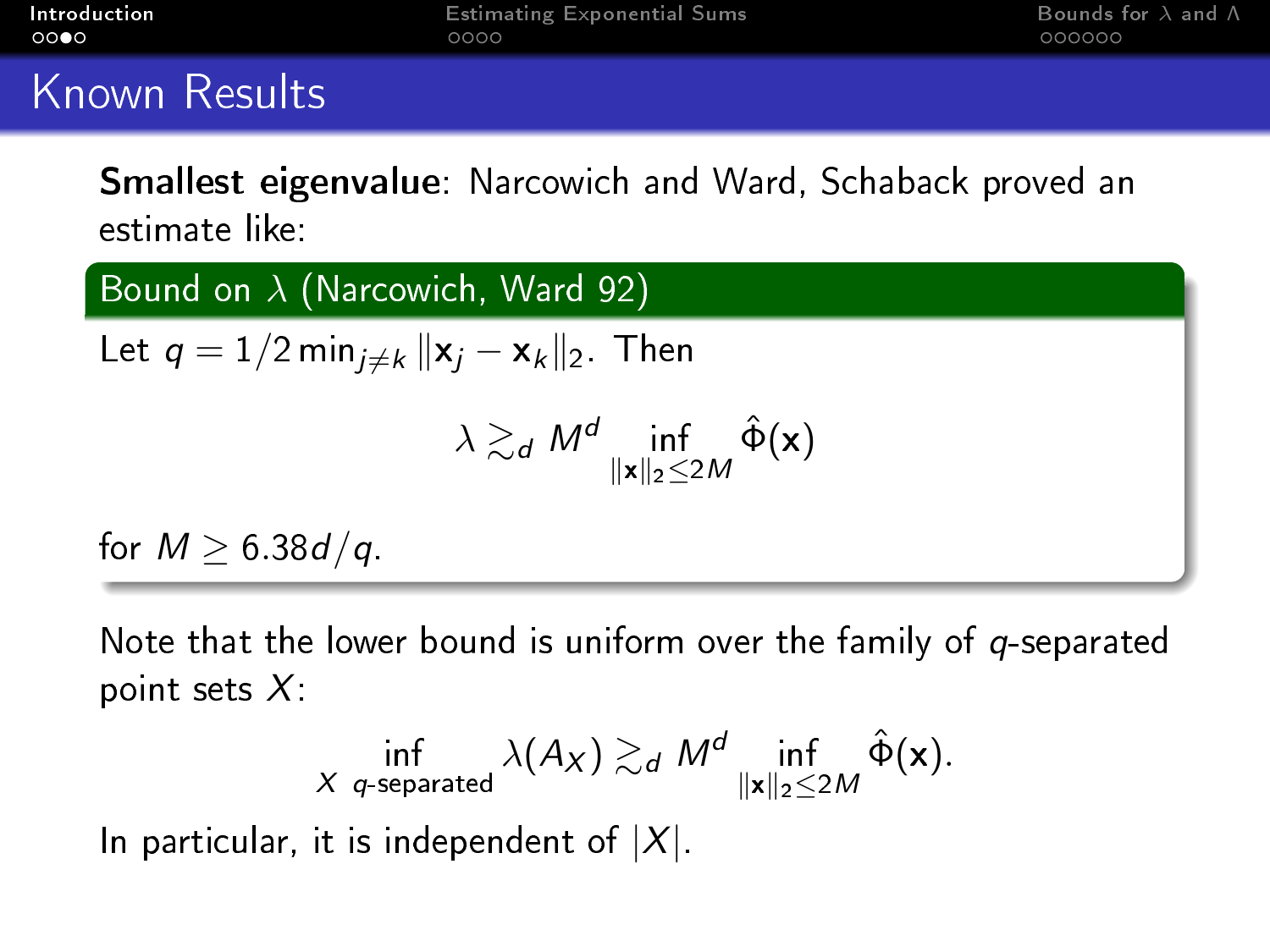Smallest eigenvalue: Narcowich and Ward, Schaback proved an estimate like:

Bound on  $\lambda$  (Narcowich, Ward 92) Let  $q = 1/2$  min $_{i \neq k} ||\mathbf{x}_i - \mathbf{x}_k||_2$ . Then  $\lambda \gtrsim_d M^d \inf_{\|\mathbf{x}\|_2 \leq 2M} \hat{\Phi}(\mathbf{x})$ 

for  $M \geq 6.38d/q$ .

We obtain for  $q = 1/2$ 

$$
\lambda \gtrsim_d \beta^{-d/2} e^{-160d^2/\beta}.
$$

But numerical experiments (Boyd, Gildersleeve 2011) and theoretical results for gridded data (Baxter 1994) give

$$
\lambda \sim_d \beta^{-d/2} e^{-d\pi^2/(4\beta)}
$$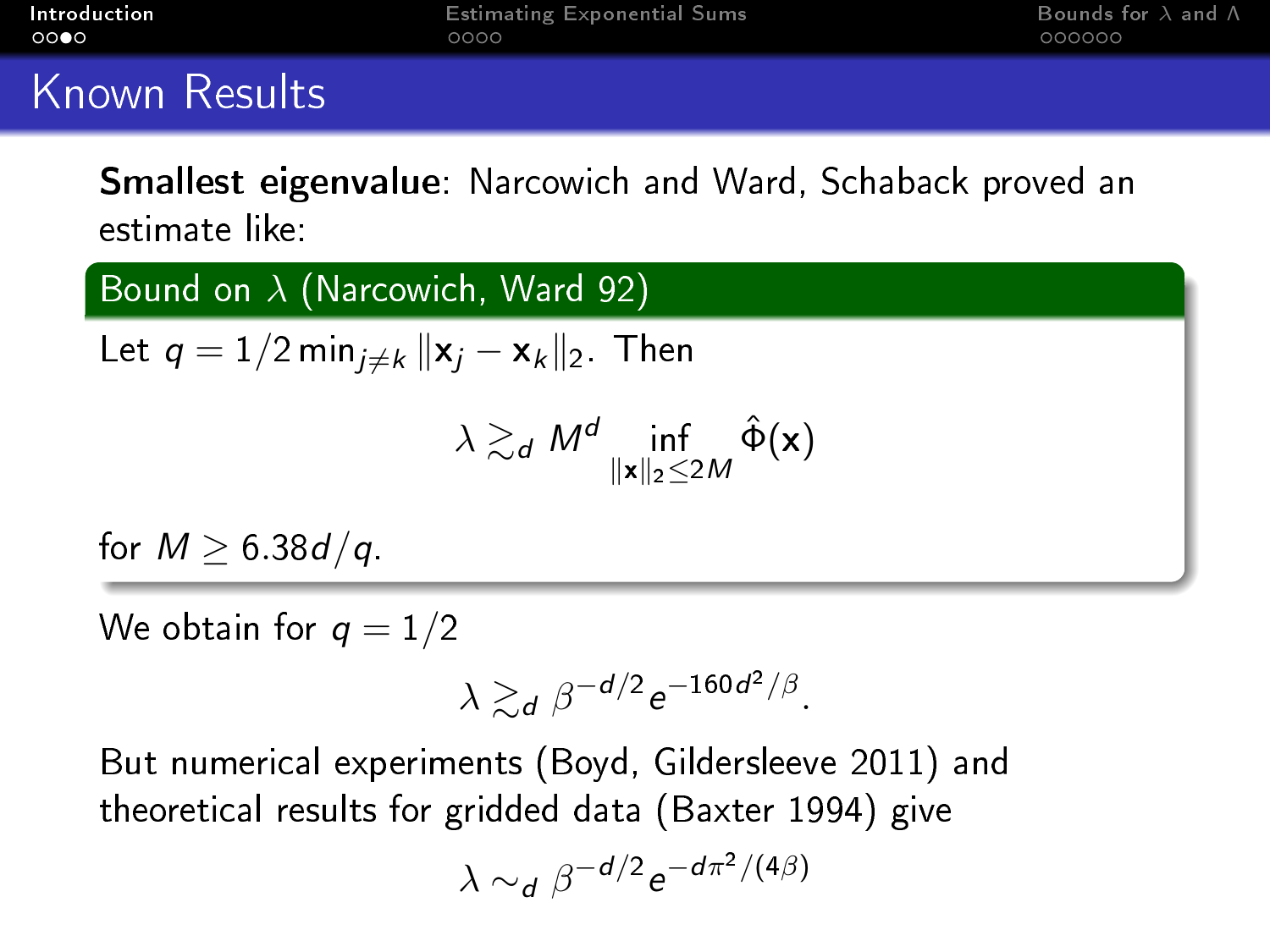Largest eigenvalue: In Wendland it is simply estimated by Gerschgorin circles (if possible):

$$
\Lambda \leq \Phi(0) + \max_j \sum_{k \neq j} |\Phi(\mathbf{x}_j - \mathbf{x}_k)| \leq N\Phi(0) = N.
$$

If  $\Phi$  decays quickly, a more careful evaluation of this sum gives (Narcowich et al. 1993)

$$
\Lambda \leq 1 + 3d \sum_{n=1}^{\infty} (n+2)^{d-1} e^{-\beta n^2/4}.
$$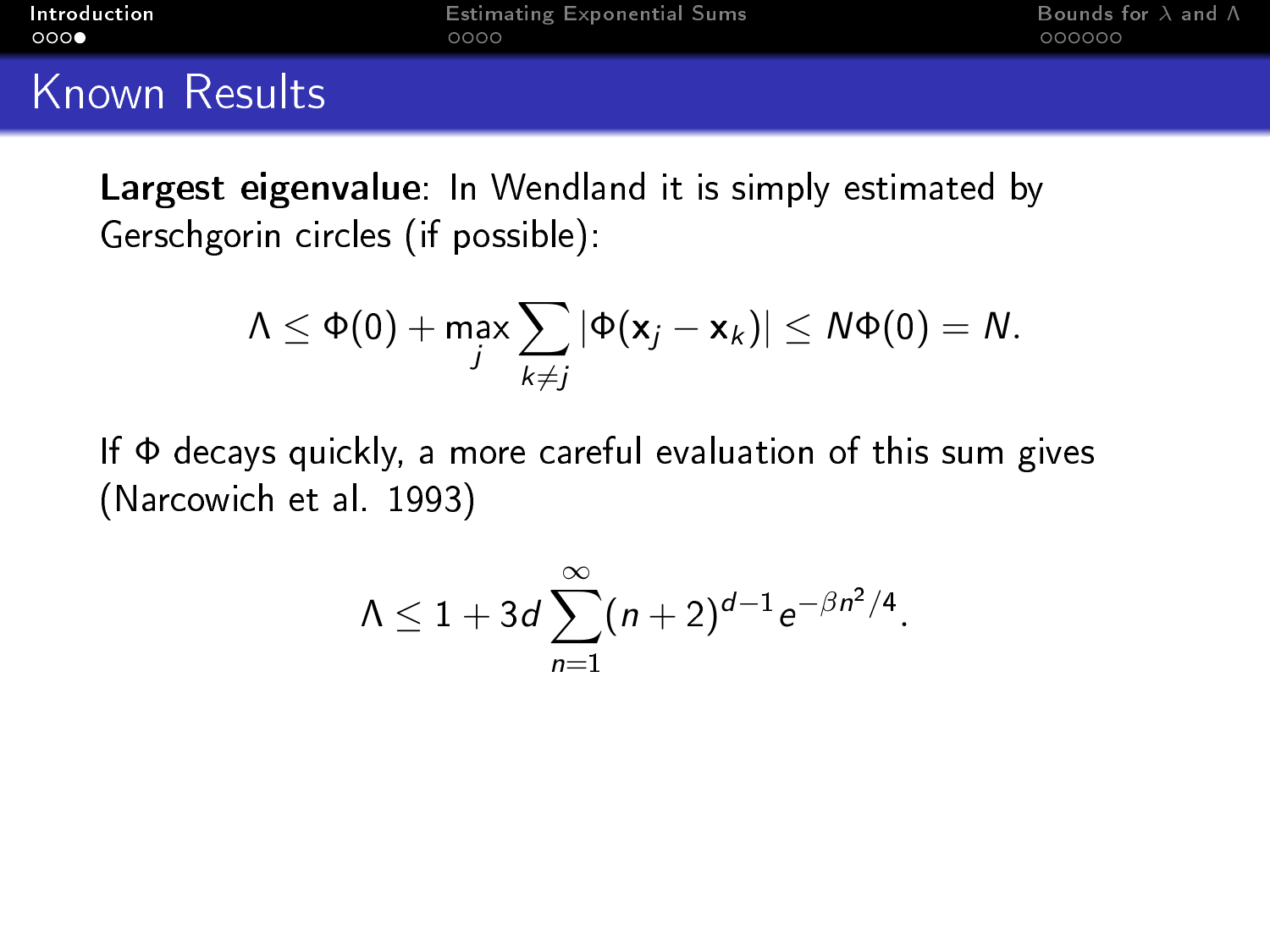Largest eigenvalue: In Wendland it is simply estimated by Gerschgorin circles (if possible):

$$
\Lambda \leq \Phi(0) + \max_j \sum_{k \neq j} |\Phi(\mathbf{x}_j - \mathbf{x}_k)| \leq N\Phi(0) = N.
$$

If  $\Phi$  decays quickly, a more careful evaluation of this sum gives (Narcowich et al. 1993)

$$
\Lambda \leq 1 + 3d \sum_{n=1}^{\infty} (n+2)^{d-1} e^{-\beta n^2/4}.
$$

For gridded data an optimal upper bound is known:

$$
\Lambda \lesssim \beta^{-d/2} \sum_{k \in \mathbb{Z}^d} e^{-\|\pi k\|_2^2/\beta}.
$$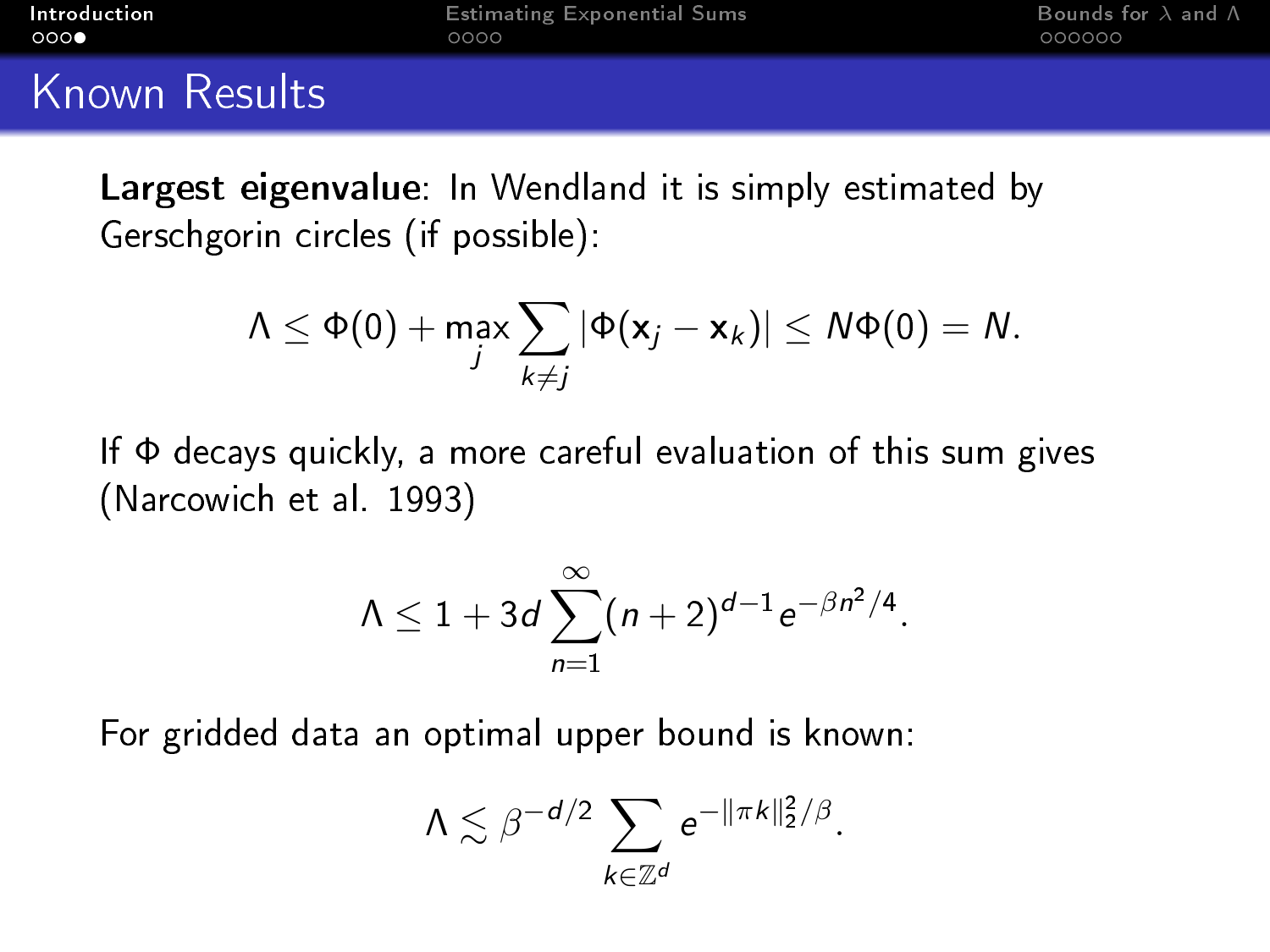<span id="page-10-0"></span>

[Introduction](#page-2-0) [Estimating Exponential Sums](#page-10-0) [Bounds for](#page-19-0) λ and Λ

### Exponential Sums

Link to exponential sums:

$$
\lambda_{min} = \min_{\|\mathbf{c}\|_2 = 1} \mathbf{c}^T \mathbf{A} \mathbf{c}
$$
\n
$$
\mathbf{c}^T \mathbf{A} \mathbf{c} = \sum_{j,k} c_j c_k \Phi(\mathbf{x}_j - \mathbf{x}_k) = \sum_{j,k} c_j c_k (2\pi)^{-d} \int_{\mathbb{R}^d} e^{i(\mathbf{x}_j - \mathbf{x}_k) \cdot \mathbf{x}} \hat{\Phi}(\mathbf{x}) d\mathbf{x}
$$
\n
$$
= (2\pi)^{-d} \int_{\mathbb{R}^d} \left| \sum_{j=1}^N c_j e^{i\mathbf{x}_j \cdot \mathbf{x}} \right|^2 \hat{\Phi}(\mathbf{x}) d\mathbf{x}
$$
\n
$$
\ge (2\pi)^{-d} \inf_{\mathbf{x} \in B_M} \hat{\Phi}(\mathbf{x}) \int_{B_M} \left| \sum_{j=1}^N c_j e^{i\mathbf{x}_j \cdot \mathbf{x}} \right|^2 d\mathbf{x}
$$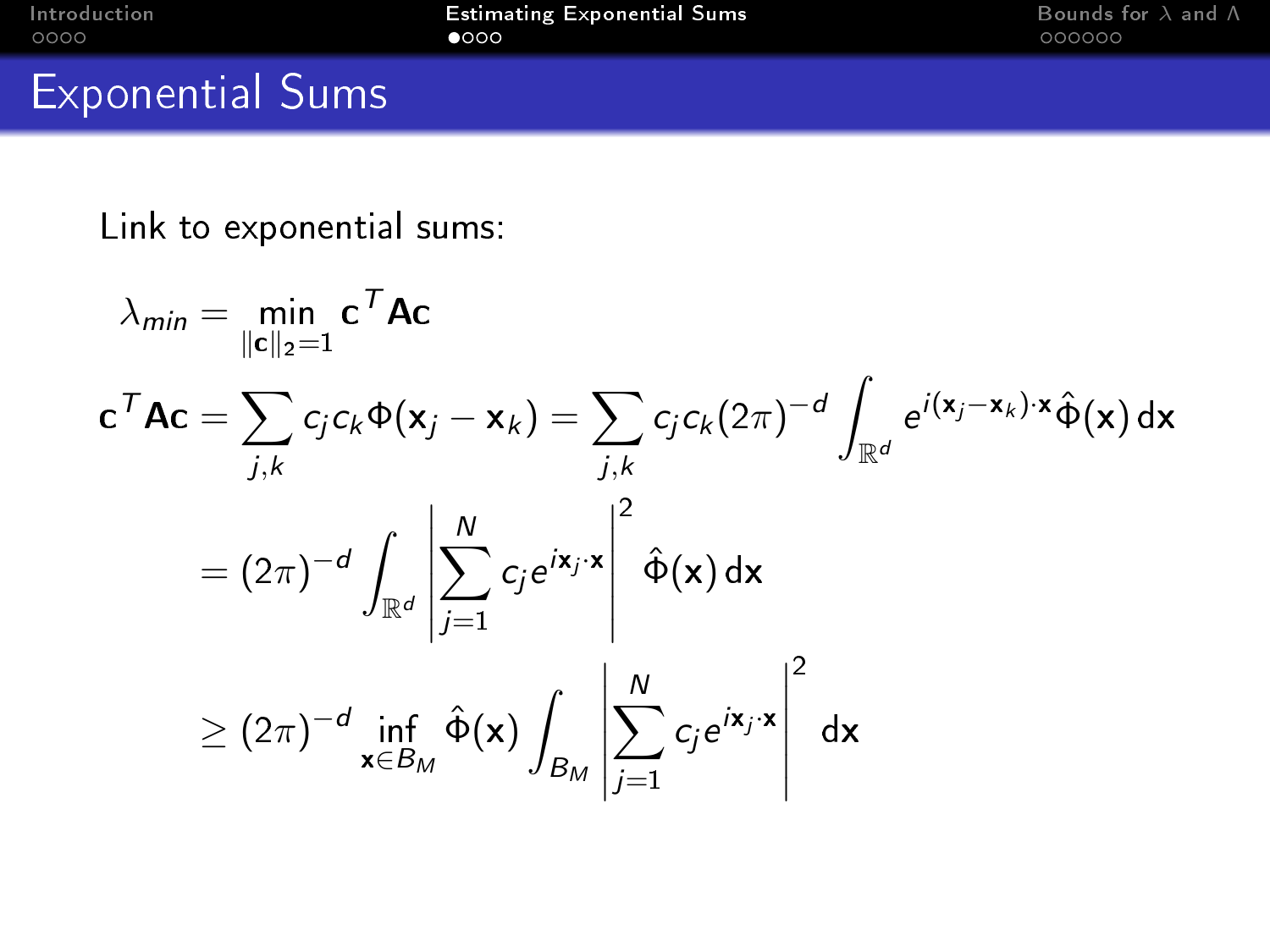[Introduction](#page-2-0) **[Estimating Exponential Sums](#page-10-0)** [Bounds for](#page-19-0) λ and Λ<sup>ι</sup><br>10000 000000 **00000** 

#### Exponential Sums

Link to exponential sums:

$$
\lambda_{min} = \min_{\|\mathbf{c}\|_2 = 1} \mathbf{c}^T \mathbf{A} \mathbf{c}
$$
\n
$$
\mathbf{c}^T \mathbf{A} \mathbf{c} = \sum_{j,k} c_j c_k \Phi(\mathbf{x}_j - \mathbf{x}_k) = \sum_{j,k} c_j c_k (2\pi)^{-d} \int_{\mathbb{R}^d} e^{i(\mathbf{x}_j - \mathbf{x}_k) \cdot \mathbf{x}} \hat{\Phi}(\mathbf{x}) d\mathbf{x}
$$
\n
$$
= (2\pi)^{-d} \int_{\mathbb{R}^d} \left| \sum_{j=1}^N c_j e^{i\mathbf{x}_j \cdot \mathbf{x}} \right|^2 \hat{\Phi}(\mathbf{x}) d\mathbf{x}
$$
\n
$$
\ge (2\pi)^{-d} \inf_{\mathbf{x} \in B_M} \hat{\Phi}(\mathbf{x}) \int_{B_M} \left| \sum_{j=1}^N c_j e^{i\mathbf{x}_j \cdot \mathbf{x}} \right|^2 d\mathbf{x}
$$

This estimate seems to be rather crude! How much do we loose?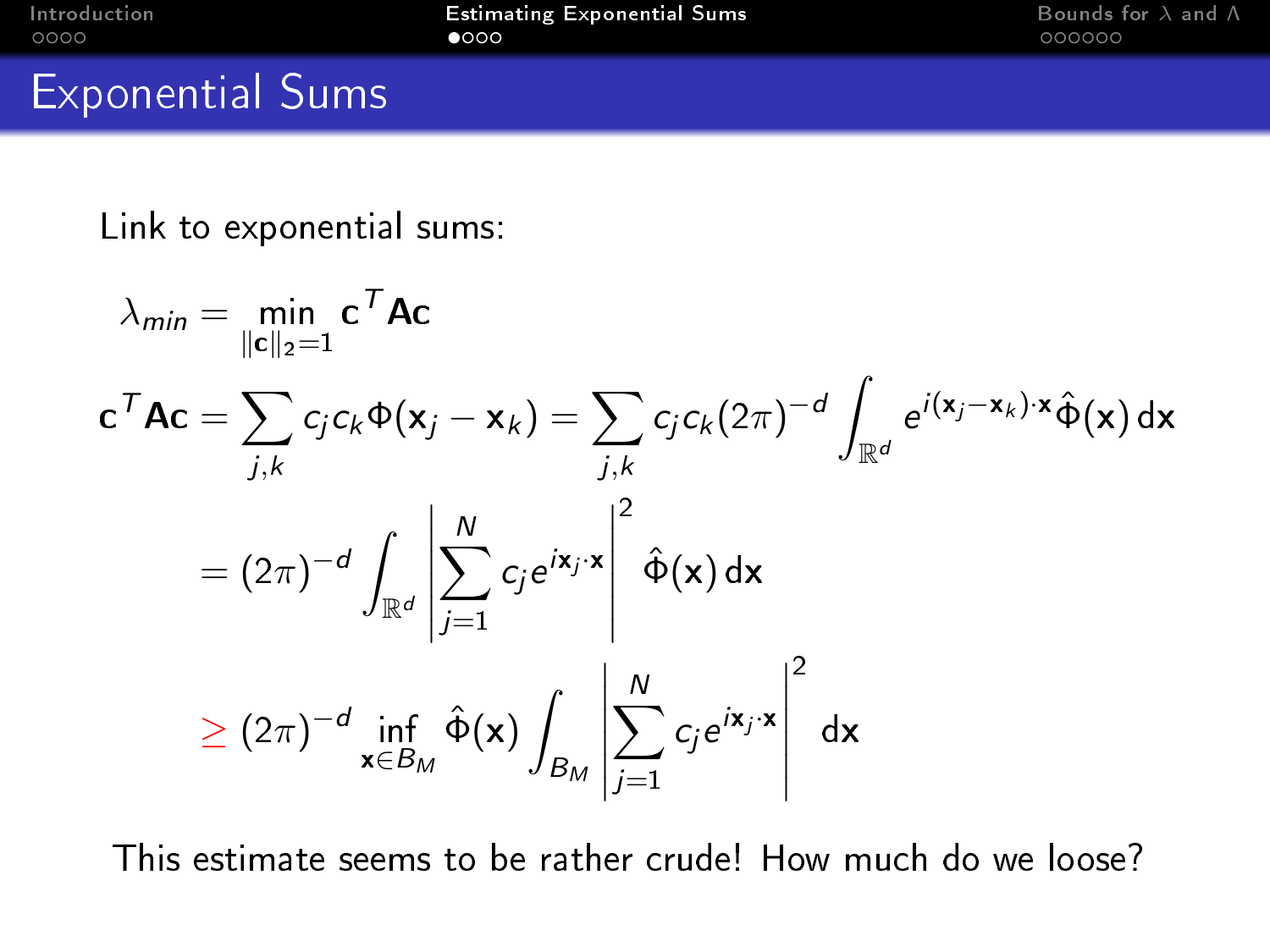[Introduction](#page-2-0) **[Estimating Exponential Sums](#page-10-0)** [Bounds for](#page-19-0) λ and Λ<br> **OO**OO **DOOOO OOOOO** 

#### How good is this estimate?

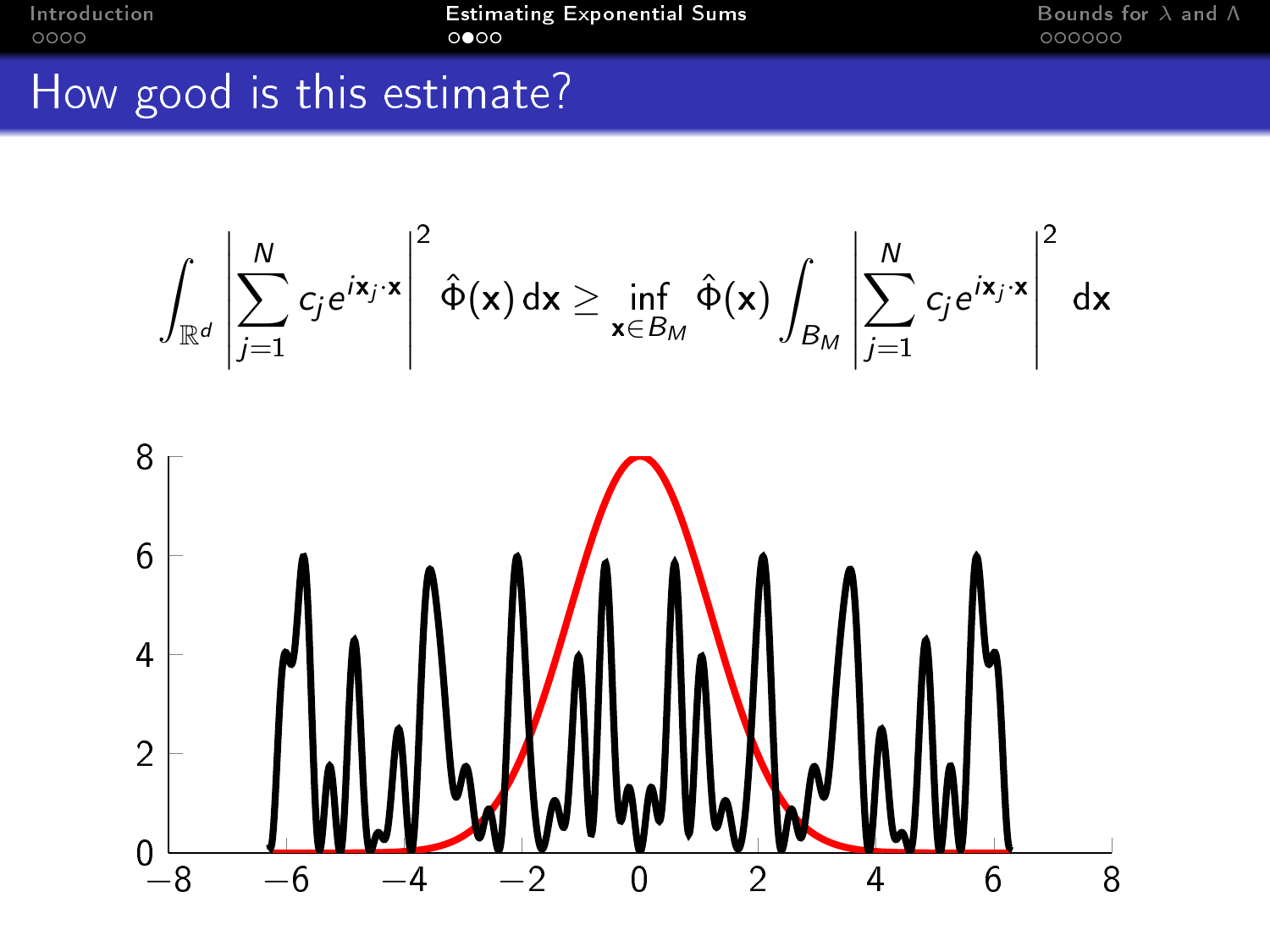[Introduction](#page-2-0) **[Estimating Exponential Sums](#page-10-0)** [Bounds for](#page-19-0) λ and Λ<br> **OO**OO **DOOOO OOOOO** 

#### How good is this estimate?

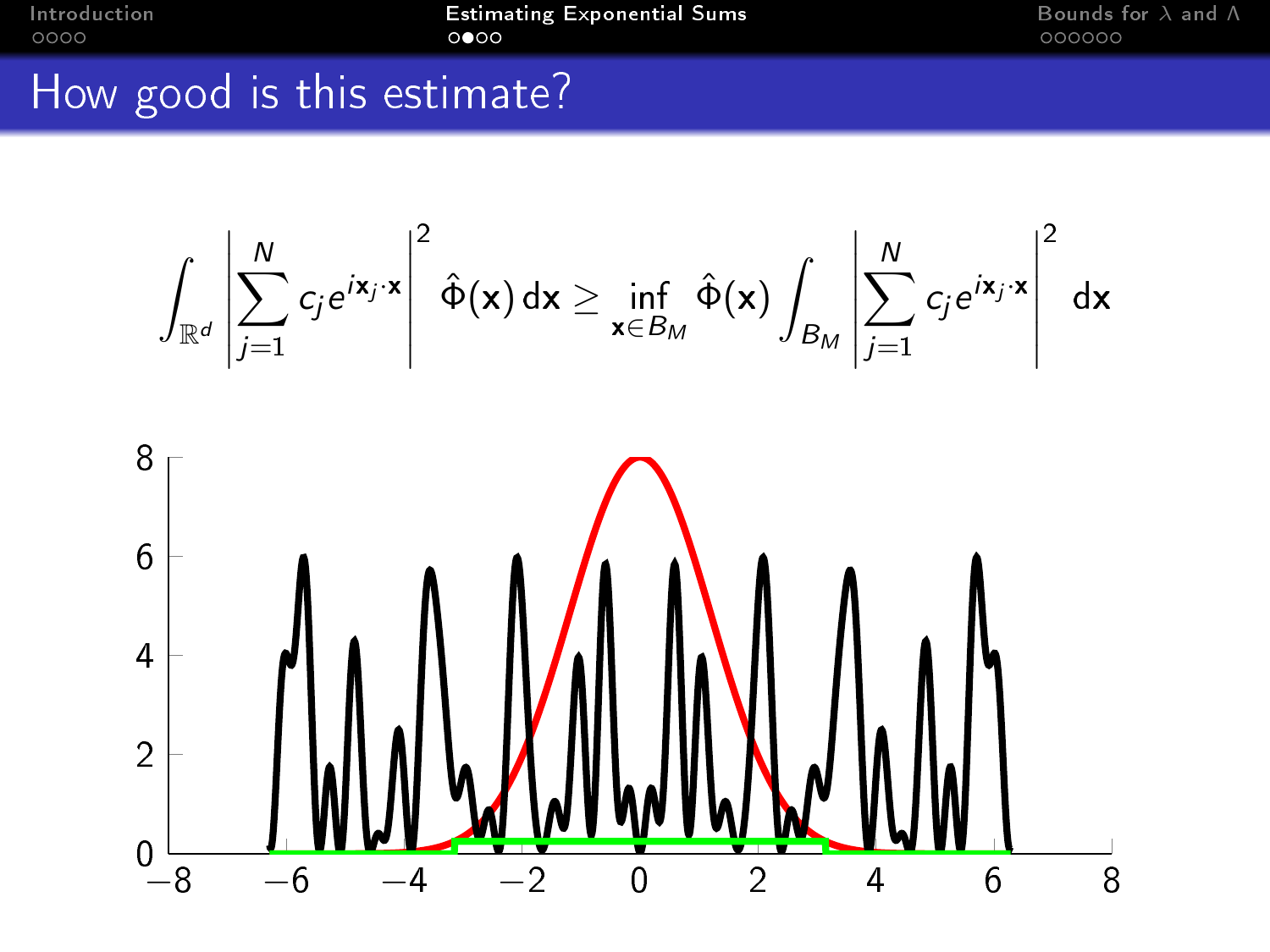[Introduction](#page-2-0) **Extimating Exponential Sums** [Bounds for](#page-19-0) λ and Λ<br> **OOOO** 000000

### How good is this estimate?

$$
\int_{\mathbb{R}^d} \left| \sum_{j=1}^N c_j e^{i\mathbf{x}_j \cdot \mathbf{x}} \right|^2 \hat{\Phi}(\mathbf{x}) d\mathbf{x} \ge \inf_{\mathbf{x} \in B_M} \hat{\Phi}(\mathbf{x}) \int_{B_M} \left| \sum_{j=1}^N c_j e^{i\mathbf{x}_j \cdot \mathbf{x}} \right|^2 d\mathbf{x}
$$

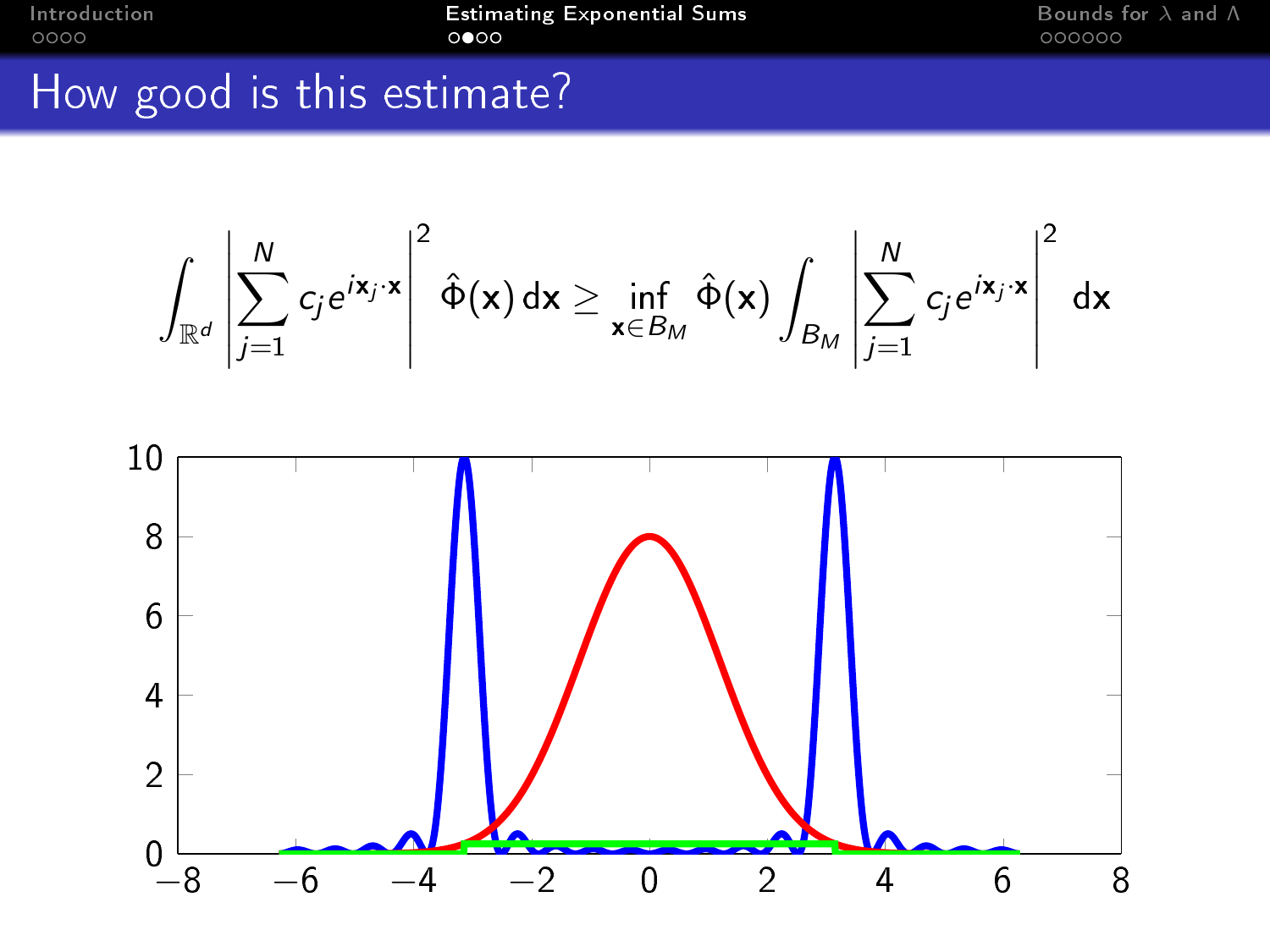[Introduction](#page-2-0) **[Estimating Exponential Sums](#page-10-0)** [Bounds for](#page-19-0) λ and Λ<br>10000 000000 **DOO** 0000 0000

#### Localization Estimates

Now we estimate

$$
\int_{B_M} \left| \sum_{j=1}^N c_j e^{i\mathbf{x}_j \cdot \mathbf{x}} \right|^2 d\mathbf{x} \ge \int_{\mathbb{R}^d} \hat{\Psi}(\mathbf{x}) \left| \sum_{j=1}^N c_j e^{i\mathbf{x}_j \cdot \mathbf{x}} \right|^2 d\mathbf{x}
$$

where supp  $\hat{\Psi} \subset B_M$ ,  $\hat{\Psi} \leq 1$ .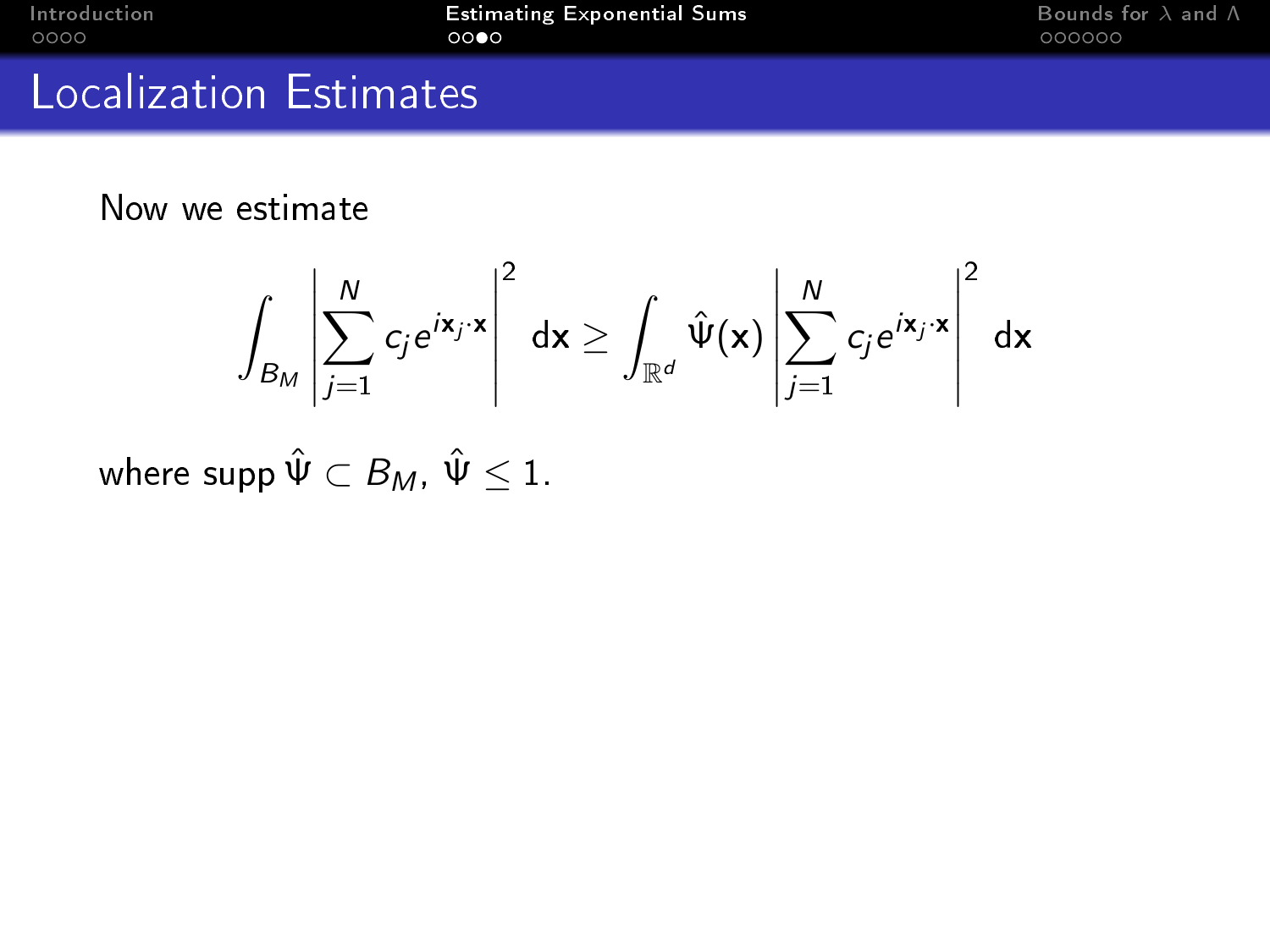[Introduction](#page-2-0) **[Estimating Exponential Sums](#page-10-0)** [Bounds for](#page-19-0) λ and Λ<br> **OOOO** 000000

#### Localization Estimates

Now we estimate

$$
\int_{B_M} \left| \sum_{j=1}^N c_j e^{i\mathbf{x}_j \cdot \mathbf{x}} \right|^2 d\mathbf{x} \ge \int_{\mathbb{R}^d} \hat{\Psi}(\mathbf{x}) \left| \sum_{j=1}^N c_j e^{i\mathbf{x}_j \cdot \mathbf{x}} \right|^2 d\mathbf{x}
$$

where supp  $\hat{\Psi} \subset B_M$ ,  $\hat{\Psi} \leq 1$ . Now as before

$$
\int_{\mathbb{R}^d} \hat{\Psi}(\mathbf{x}) \left| \sum_{j=1}^N c_j e^{i\mathbf{x}_j \cdot \mathbf{x}} \right|^2 d\mathbf{x} = \sum_{j,k} c_j c_k \Psi(\mathbf{x}_j - \mathbf{x}_k) = \mathbf{c}^T \mathbf{B} \mathbf{c}
$$

Then use Gerschgorin for B. Hope: B is more diagonally dominant than A.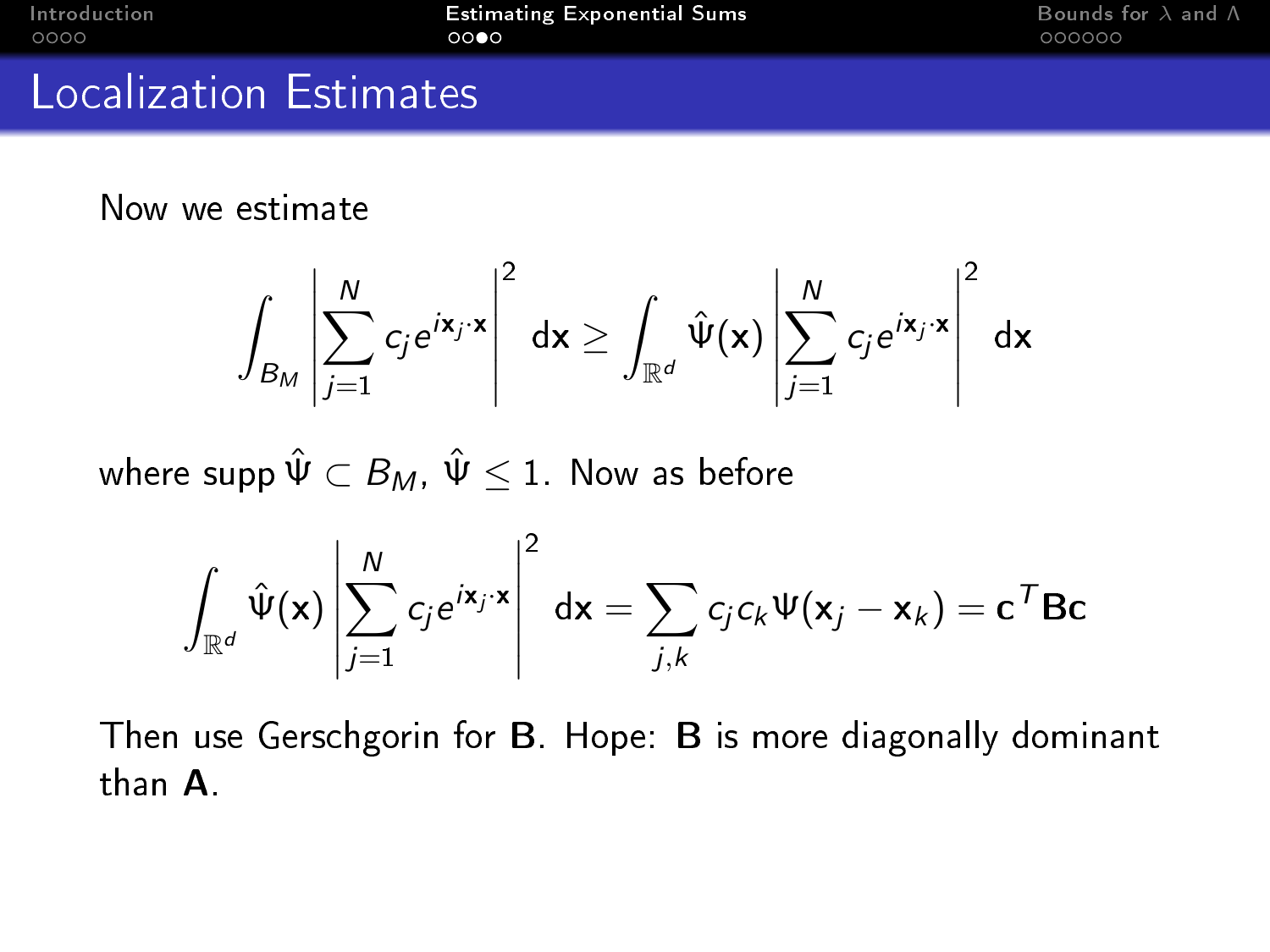[Introduction](#page-2-0) **[Estimating Exponential Sums](#page-10-0)** [Bounds for](#page-19-0) λ and Λ<br> **OOOO Bounds for λ** and Λ<br> **OOOOO** *OOOOO* 

00000

#### Localization Estimates

Now we estimate

$$
\int_{B_M} \left| \sum_{j=1}^N c_j e^{i\mathbf{x}_j \cdot \mathbf{x}} \right|^2 d\mathbf{x} \ge \int_{\mathbb{R}^d} \hat{\Psi}(\mathbf{x}) \left| \sum_{j=1}^N c_j e^{i\mathbf{x}_j \cdot \mathbf{x}} \right|^2 d\mathbf{x}
$$

where supp  $\hat{\Psi} \subset B_M$ ,  $\hat{\Psi} \leq 1$ . Now as before

$$
\int_{\mathbb{R}^d} \hat{\Psi}(\mathbf{x}) \left| \sum_{j=1}^N c_j e^{i\mathbf{x}_j \cdot \mathbf{x}} \right|^2 d\mathbf{x} = \sum_{j,k} c_j c_k \Psi(\mathbf{x}_j - \mathbf{x}_k) = \mathbf{c}^T \mathbf{B} \mathbf{c}
$$

Then use Gerschgorin for B. Hope: B is more diagonally dominant than A.

In fact, only  $\hat{\bm{\mathsf{V}}} \leq \chi_{\mathcal{B}_\mathcal{M}}$  is necessary. Then it is possible that  $\mathbf B$  is a diagonal matrix.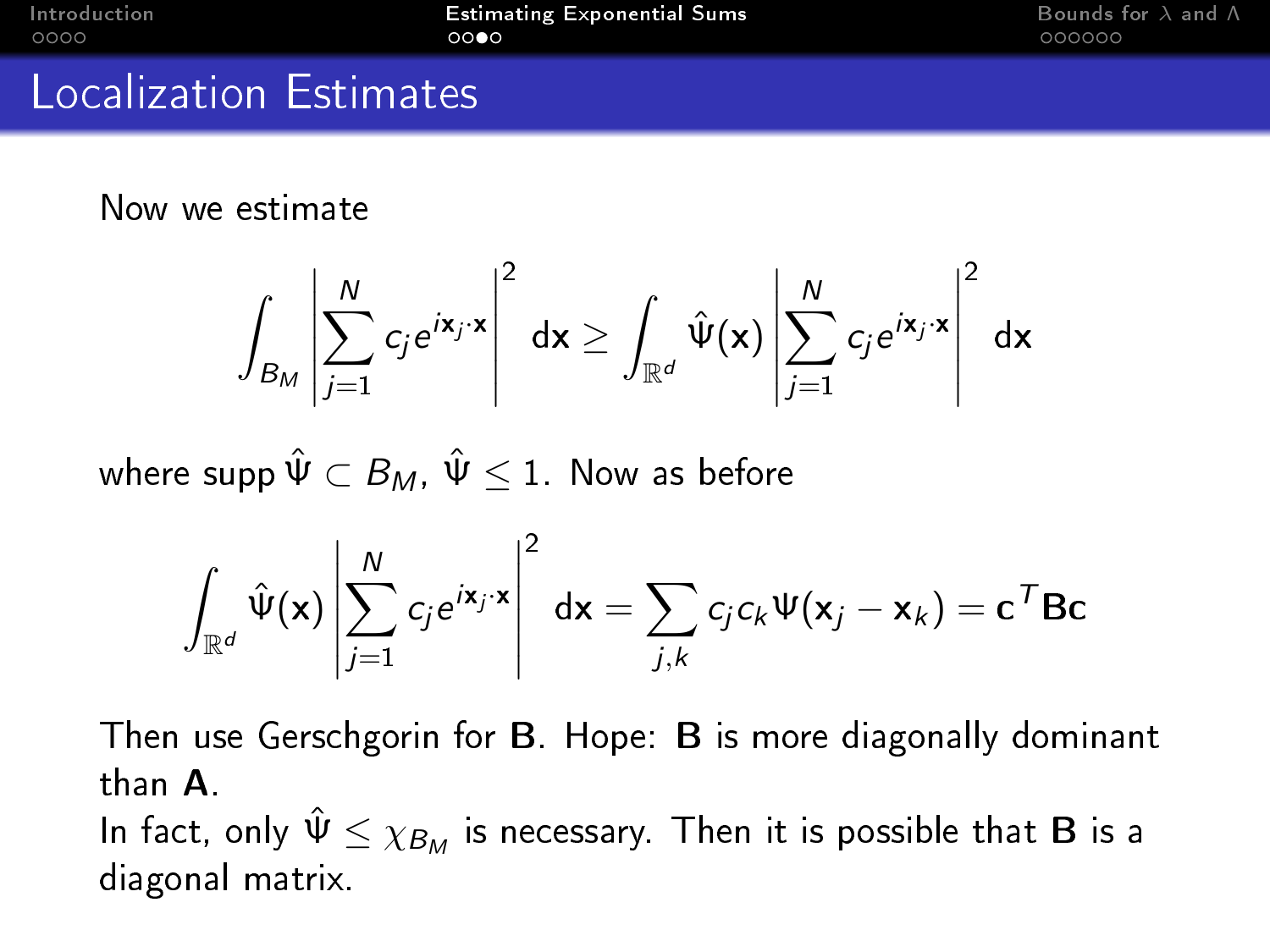000000

## Results of Komornik and Loreti

Lower Bounds (Komornik and Loreti, 05)

Let  $X \subset \mathbb{R}^d$  be a finite set with

$$
q_\infty \geq 1/2 \min_{\mathbf{x}\neq \mathbf{y}} \|\mathbf{y} - \mathbf{x}\|_\infty.
$$

If  $M > \pi \sqrt{d}/(2q_\infty)$ , then

$$
\int_{B_M} \left| \sum_{j=1}^N c_j e^{i\mathbf{x}_j \cdot \mathbf{x}} \right|^2 d\mathbf{x} \geq k_\infty(q, M) \| \mathbf{c} \|_2^2.
$$

Here we can choose

$$
k_{\infty}(q, M) = \left(1 - \frac{\pi^2 d}{4M^2 q_{\infty}^2}\right) \frac{\pi^{2d}}{4^{2d}} (2\pi)^d q_{\infty}^{-d}.
$$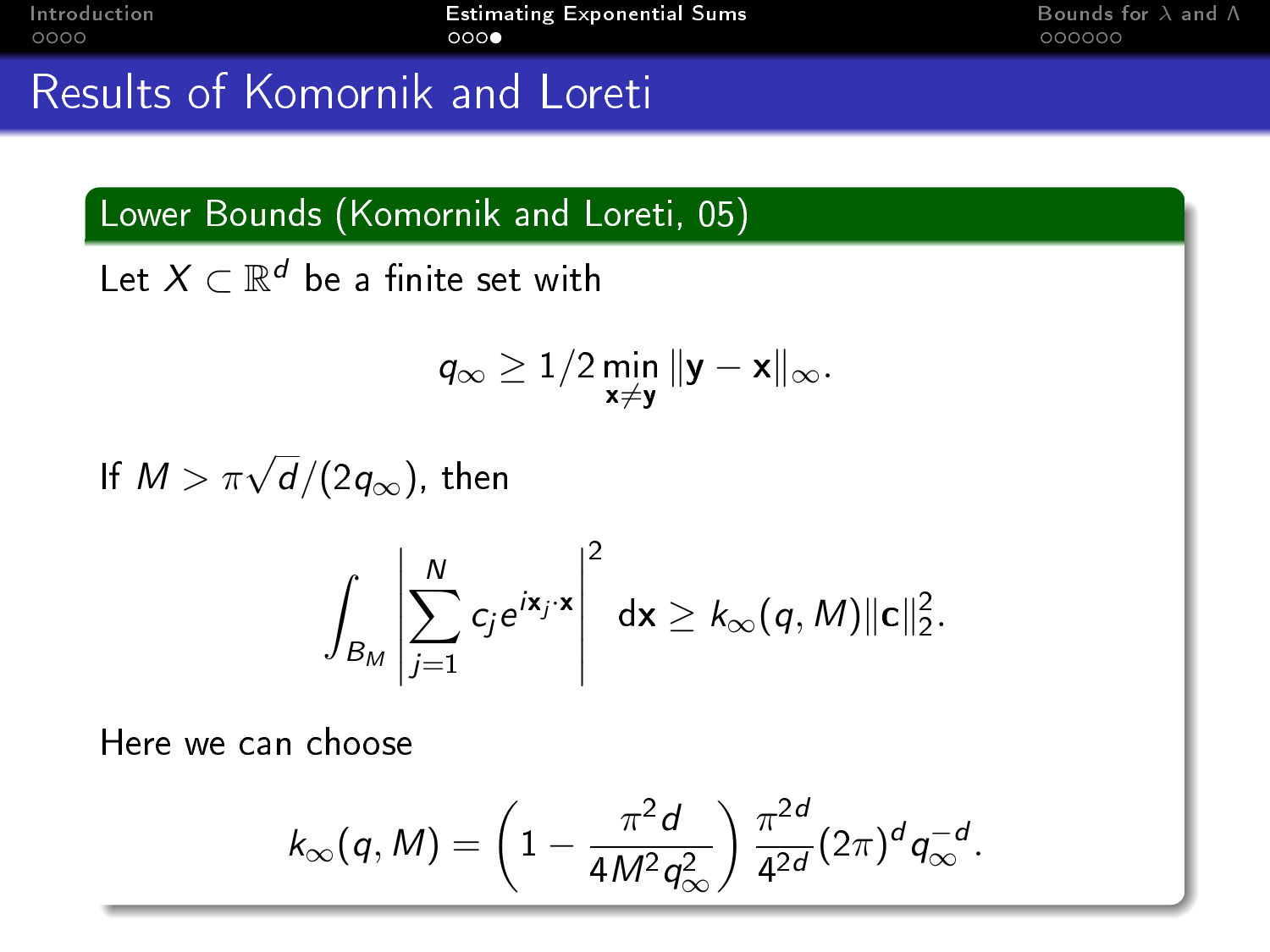<span id="page-19-0"></span>

[Introduction](#page-2-0) [Estimating Exponential Sums](#page-10-0)<br>
0000 **[Bounds for](#page-19-0) λ and Λ**<br>
0000 **e** 00000

#### Bounds for  $\lambda$

Recall

$$
c^T A c = \sum_{j,k} c_j c_k \Phi(\mathbf{x}_j - \mathbf{x}_k)
$$
  
\n
$$
\geq (2\pi)^{-d} \inf_{\mathbf{x} \in B_M} \hat{\Phi}(\mathbf{x}) \int_{B_M} \left| \sum_{j=1}^N c_j e^{i\mathbf{x}_j \cdot \mathbf{x}} \right|^2 d\mathbf{x}
$$

Applying the derived bound gives

#### Improved Bounds for  $\lambda$

Let X have a  $\infty$ -separation radius of at least  $q_{\infty}$ . Then

$$
\lambda \geq \inf_{\mathbf{x} \in B_M} \hat{\Phi}(\mathbf{x}) \left(1 - \frac{\pi^2 d}{4M^2 q_\infty^2}\right) \frac{\pi^{2d}}{4^{2d}} q_\infty^{-d}
$$

for all  $M > \pi\sqrt{d}/(2q_\infty)$ .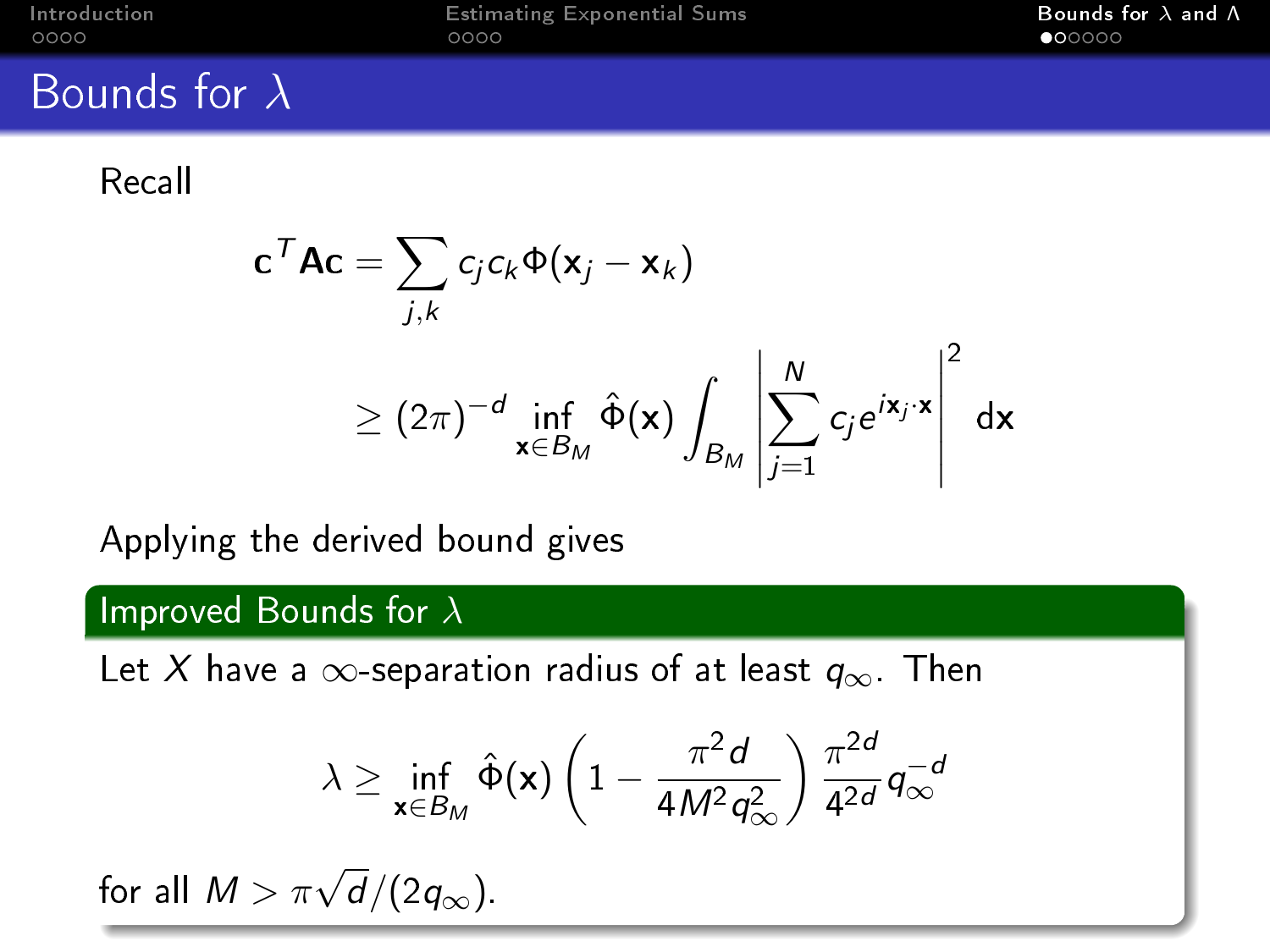[Introduction](#page-2-0) [Estimating Exponential Sums](#page-10-0)<br>
OOOO **D**OOOO **DOO**OOO **DOOO** 

 $000000$ 

#### The Gaussians

For our prototypical example  $\Phi_\beta(\mathsf{x}) = e^{-\beta \|\mathsf{x}\|_2^2}$  we have that

$$
\hat{\Phi}_{\beta}(\mathbf{w}) = \left(\frac{\pi}{\beta}\right)^{d/2} e^{-\|\mathbf{w}\|_2^2/(4\beta)}.
$$

We again rescale X and  $\beta$  such that  $q = 1/2$  and obtain

$$
\lambda \gtrsim_d \beta^{-d/2} e^{-\pi^2(d+1)/(4\beta)}
$$
  

$$
\lambda \gtrsim_{d,\varepsilon} \beta^{-d/2} e^{-(\pi\sqrt{d}+\varepsilon)^2/(4\beta)}.
$$

Recall the optimal bound on regular grids:

$$
\lambda \sim_d \beta^{-d/2} e^{-d\pi^2/(4\beta)}
$$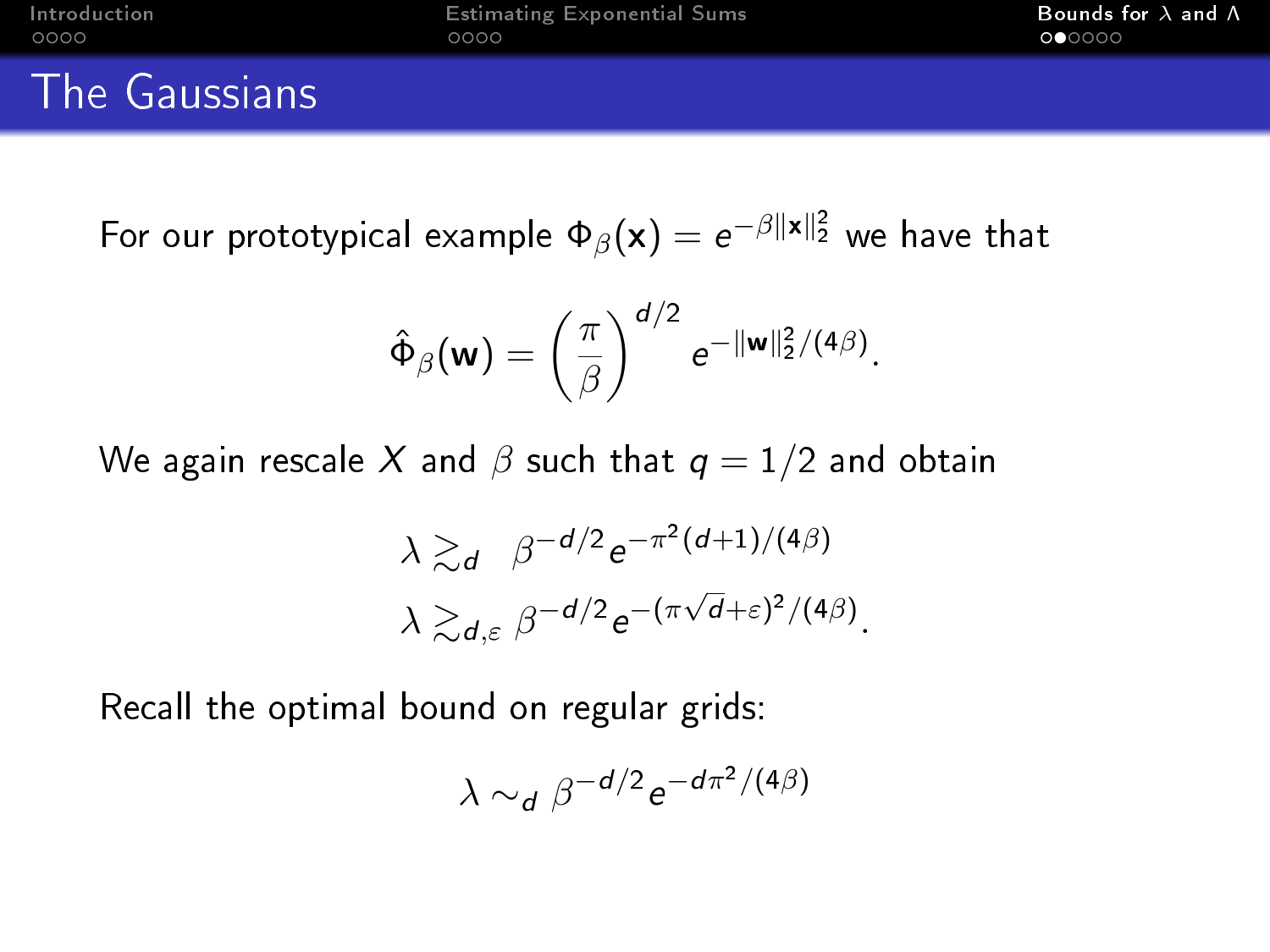#### Bounds on Λ

For the lower bound, we were able to use an estimate in Fourier space to obtain a better estimate. Is this here possible as well?

$$
\mathbf{c}^{\mathsf{T}} \mathbf{A} \mathbf{c} = (2\pi)^{-d} \int_{\mathbb{R}^d} \left| \sum_{j=1}^N c_j e^{i\mathbf{x}_j \cdot \mathbf{x}} \right|^2 \hat{\Phi}(\mathbf{x}) d\mathbf{x}
$$

We have to find reasonable upper bounds for integrals over exponential sums.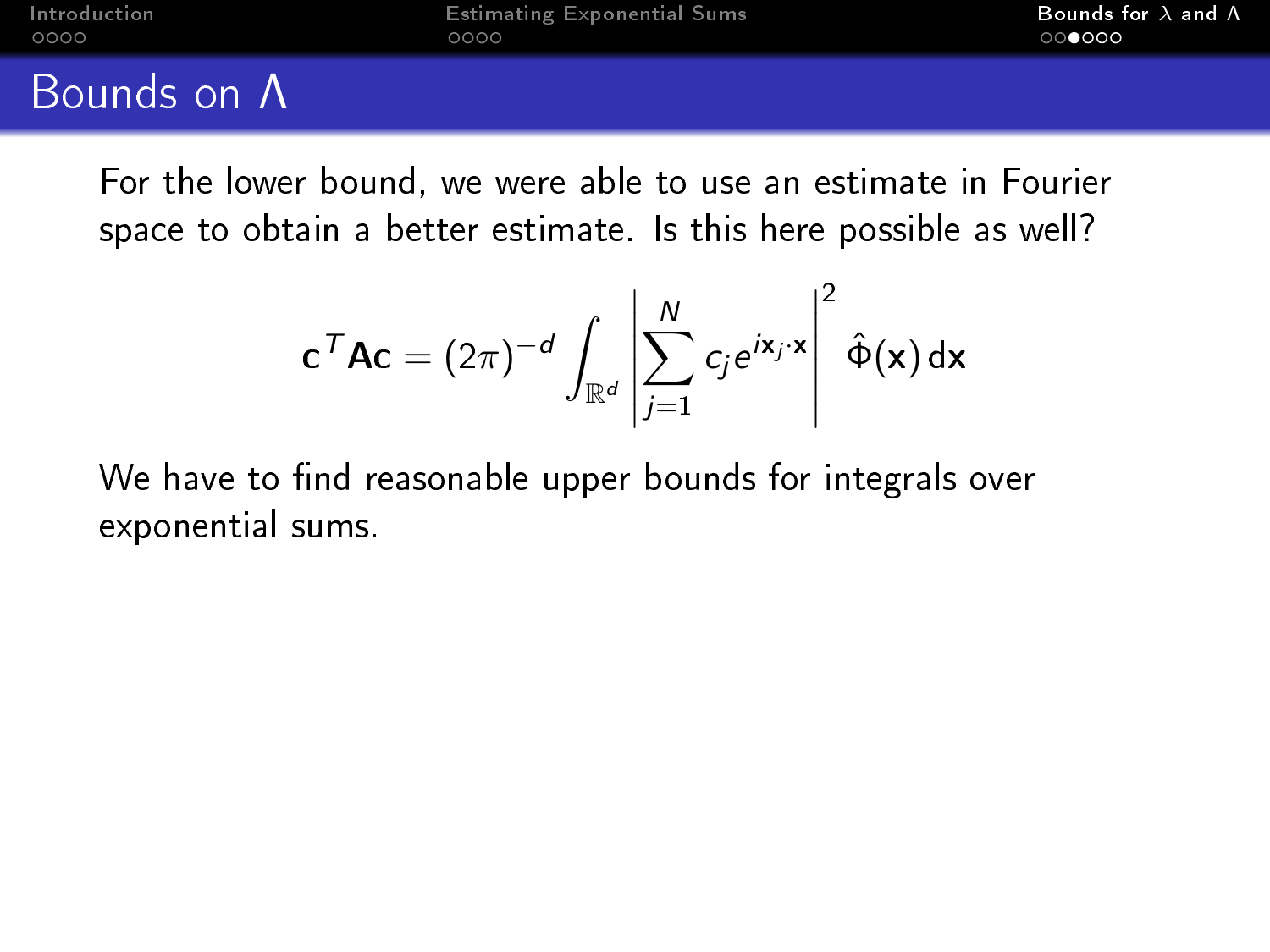#### Bounds on Λ

For the lower bound, we were able to use an estimate in Fourier space to obtain a better estimate. Is this here possible as well?

$$
\mathbf{c}^{\mathsf{T}} \mathbf{A} \mathbf{c} = (2\pi)^{-d} \int_{\mathbb{R}^d} \left| \sum_{j=1}^N c_j e^{i\mathbf{x}_j \cdot \mathbf{x}} \right|^2 \hat{\Phi}(\mathbf{x}) d\mathbf{x}
$$

We have to find reasonable upper bounds for integrals over exponential sums.

#### Upper Bound of Selberg Type

Let  $X \subset \mathbb{R}^d$  be a finite family of points with  $\infty$ -separation radius  $q_{\infty}$ . Then

$$
\int_{[-M,M]^d} \left| \sum_{j=1}^N c_j e^{i\mathbf{x}_j \cdot \mathbf{x}} \right|^2 d\mathbf{x} \le \left( 2M + \frac{\pi}{q_{\infty}} \right)^d ||\mathbf{c}||_2^2.
$$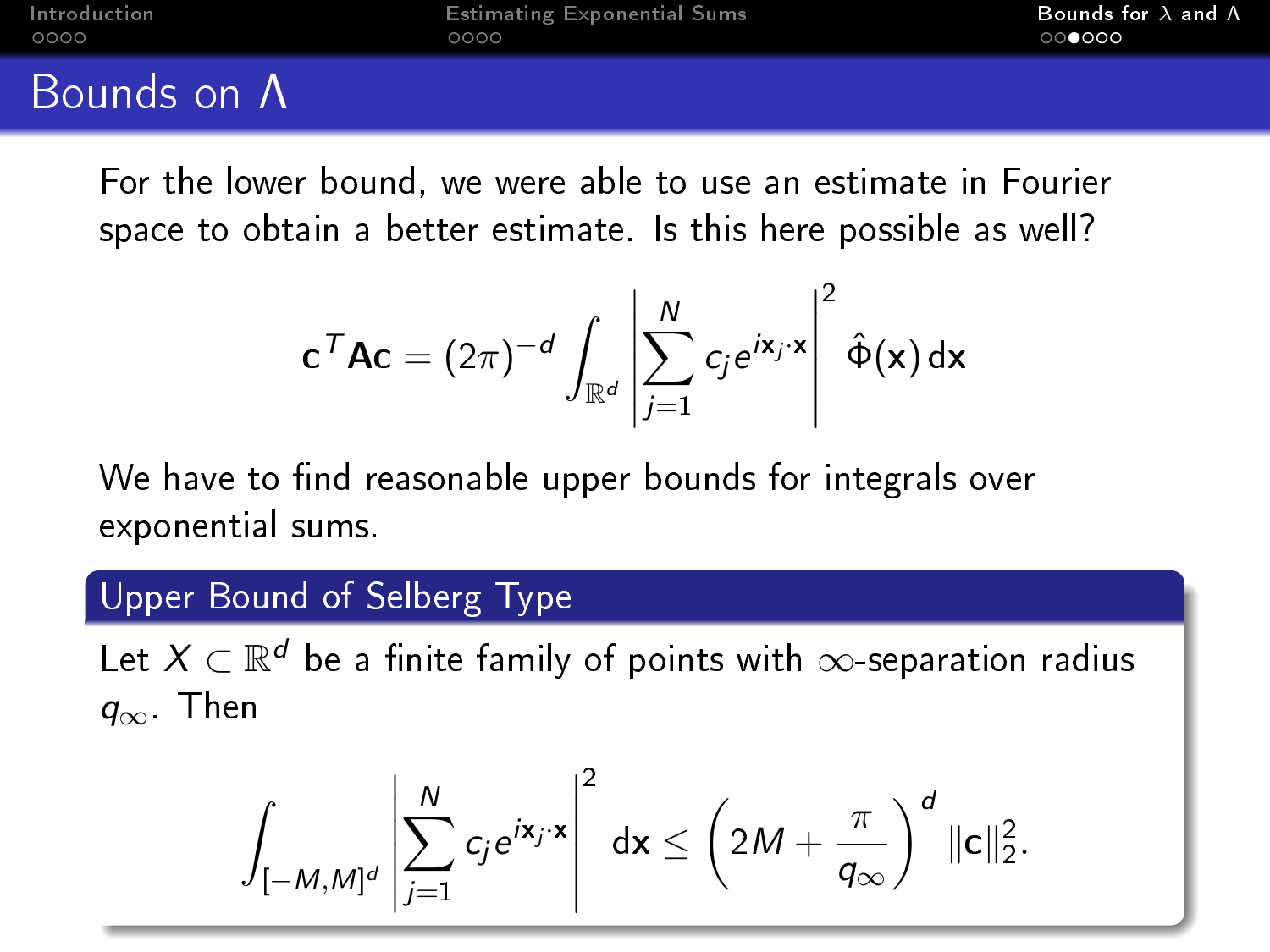[Introduction](#page-2-0) **[Estimating Exponential Sums](#page-10-0)** [Bounds for](#page-19-0) λ and Λ oooo

റ∙റെ

#### Fourier-based Upper Bound

#### Upper Bounds for Λ (D., Iske 2016)

Let  $\hat{\Phi}:\mathbb{R}^d\to\mathbb{R}$  be a function with  $\hat{\Phi}(\mathsf{x})=\varphi(\|\mathsf{x}\|_2)$  positive and decreasing. Then for X with  $\infty$ -separation radius  $q_{\infty}$  and any  $M > 0$  we obtain

$$
\int_{\mathbb{R}^d} \left| \sum_{j=1}^N c_j e^{i\mathbf{x}_j \cdot \mathbf{x}} \right|^2 \hat{\Phi}(\mathbf{x}) d\mathbf{x} \leq 2^d \left( M + \frac{\pi}{q_{\infty}} \right)^d \sum_{\mathbf{k} \in \mathbb{Z}_{\geq 0}^d} \hat{\Phi}(M\mathbf{k}).
$$

**Proof**: For any  $\mathbf{k} \in \mathbb{Z}_{\geq 0}^d$  let

$$
Q_{\mathbf{k}} = \{ M\mathbf{k} + M(\alpha_1, \ldots \alpha_d)^T \mid \alpha_j \in [0,1) \}.
$$

Then  $\mathbb{R}_{\geq 0}^d = \cup Q_{\mathbf{k}}$  and we can cover  $\mathbb{R}^d$  with blocks such that  $2^d$ have minimal norm element  $M||{\bf k}||_2$ . Use the preceding lemma for each tile.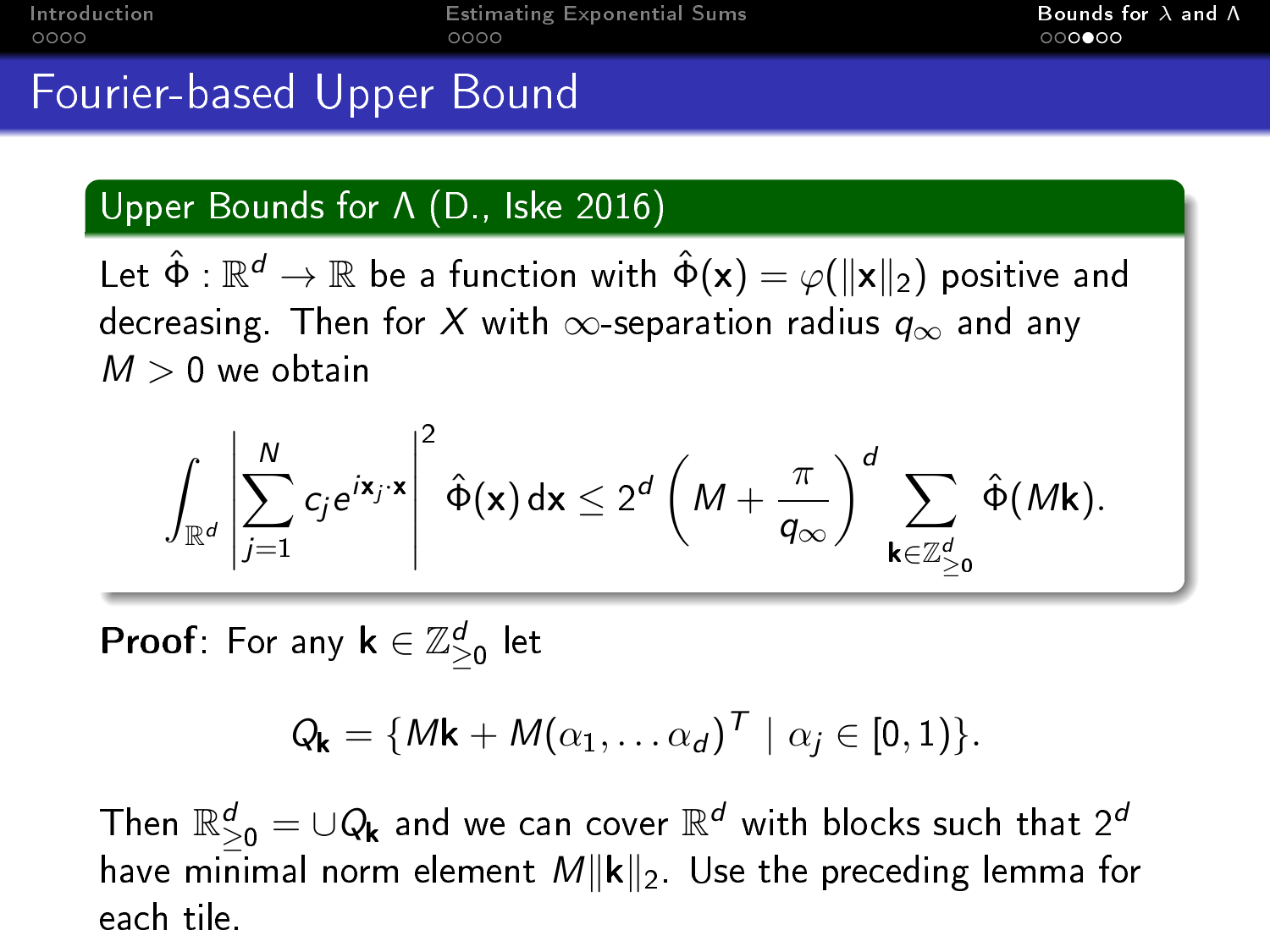#### Gaussians

For our example, the Gaussians, we obtain

$$
\mathsf{\Lambda} \leq 4^d \left(\frac{\pi}{\beta}\right)^{d/2} \sum_{\mathsf{k} \in \mathbb{Z}_{\geq 0}^d} e^{-\|\pi \mathsf{k}\|_2^2/\beta}.
$$

Baxter proved for  $X\subset \mathbb{Z}^d$  that the best upper bound is given by

$$
\Lambda \leq \left(\frac{\pi}{\beta}\right)^{d/2} \sum_{\mathbf{k} \in \mathbb{Z}^d} e^{-\|\pi \mathbf{k}\|_2^2/\beta}.
$$

Thus up to a constant we generalized this result to arbitrary grids.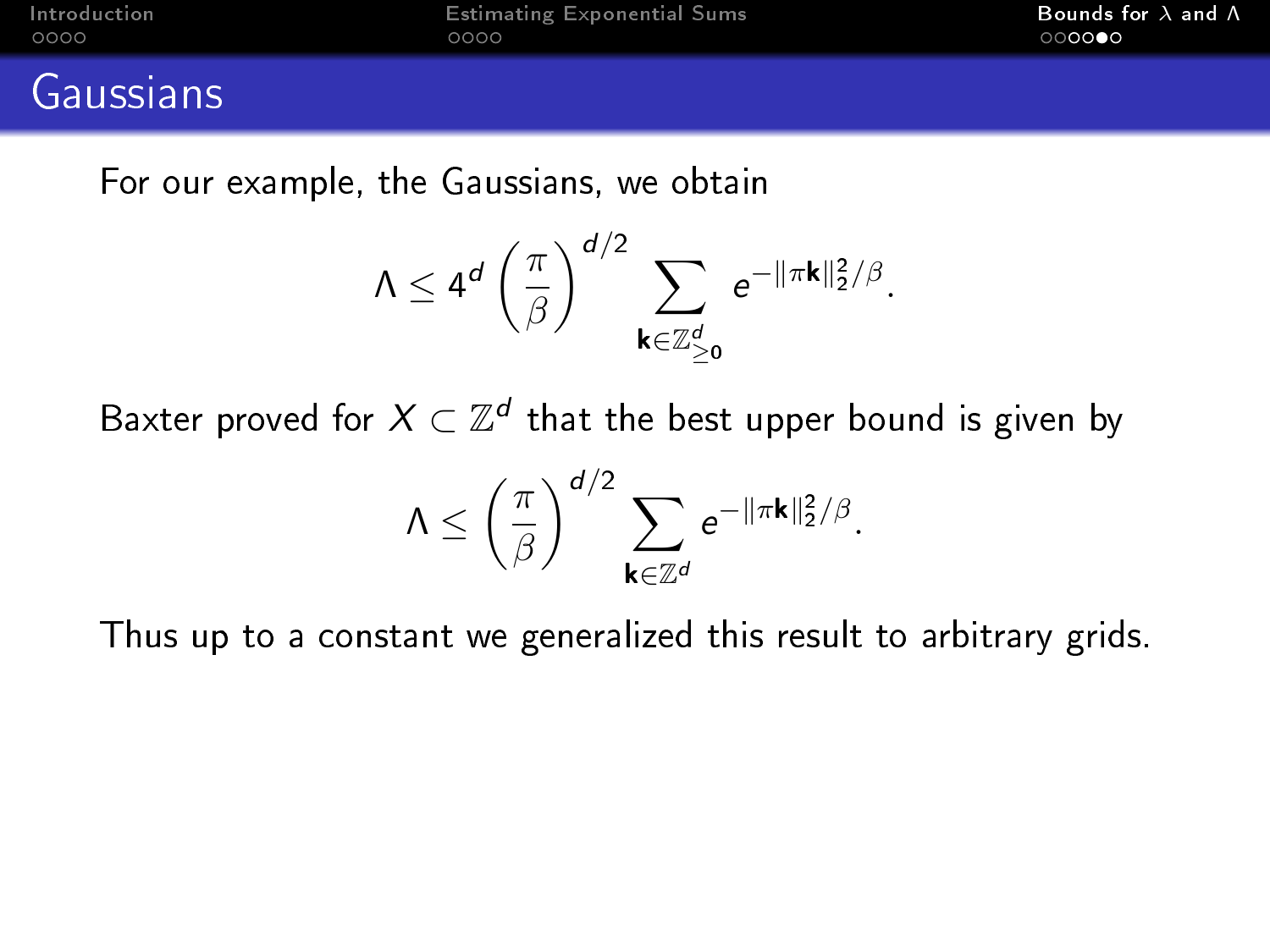#### Gaussians

For our example, the Gaussians, we obtain

$$
\mathsf{\Lambda} \leq 4^d \left(\frac{\pi}{\beta}\right)^{d/2} \sum_{\mathsf{k} \in \mathbb{Z}_{\geq 0}^d} e^{-\|\pi \mathsf{k}\|_2^2/\beta}.
$$

Baxter proved for  $X\subset \mathbb{Z}^d$  that the best upper bound is given by

$$
\Lambda \leq \left(\frac{\pi}{\beta}\right)^{d/2} \sum_{\mathbf{k} \in \mathbb{Z}^d} e^{-\|\pi \mathbf{k}\|_2^2/\beta}.
$$

Thus up to a constant we generalized this result to arbitrary grids. For the condition number we obtain for  $\infty$ -separation

$$
\kappa = \frac{\Lambda}{\lambda} \leq 4^d \left( \sum_{\mathbf{k} \in \mathbb{Z}_{\geq 0}^d} e^{-\|\pi \mathbf{k}\|_2^2/\beta} \right) e^{(\pi \sqrt{d} + \varepsilon)^2/4\beta} C(\varepsilon, d)^{-1}.
$$